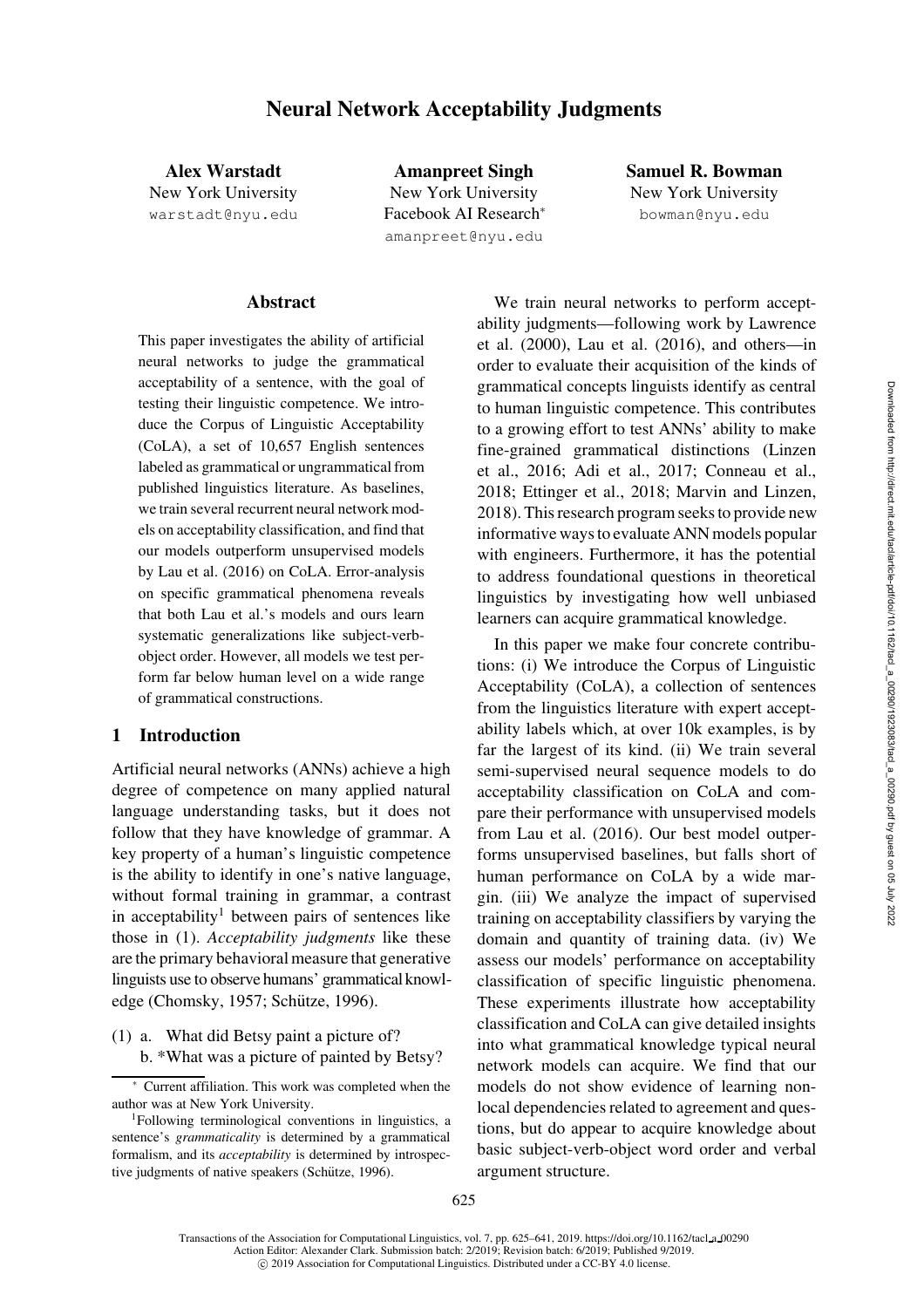<span id="page-1-5"></span>Resources CoLA can be downloaded from the corpus Web site.[2](#page-1-0) The code for training our baselines is available as well.<sup>[3](#page-1-1)</sup> There are also two competition sites for evaluating acceptability classifiers on CoLA's in-domain<sup>[4](#page-1-2)</sup> and out-of- $domain<sup>5</sup>$  $domain<sup>5</sup>$  $domain<sup>5</sup>$  test sets (unlabeled). Finally, CoLA is included in the GLUE benchmark $<sup>6</sup>$  $<sup>6</sup>$  $<sup>6</sup>$  [\(Wang et al.,](#page-16-0)</sup> [2018](#page-16-0)), which also hosts CoLA training data, unlabeled test data, and a leaderboard.

#### 2 Acceptability Judgments

#### 2.1 In Linguistics

Our investigation of acceptability classification builds on decades of established scientific knowledge in generative linguistics, where acceptability judgments are studied extensively. In his foundational work on generative syntax, [Chomsky](#page-14-0) [\(1957](#page-14-0)) defines an empirically adequate grammar of a language *L* as one that generates all and only those strings of *L* which native speakers of *L* judge to be acceptable. Evaluating grammatical theories against native speaker judgments has been the dominant paradigm for research in generative syntax over the last sixty years (Schütze, [1996\)](#page-15-0). Linguists generally provide evidence in the text of their papers in the form of constructed example sentences annotated with Boolean acceptability judgments from themselves or native speakers.

#### 2.2 The Acceptability Classification Task

Although acceptability classification has been explored previously in computational linguistics, there is no standard approach to this task. Following common practice in generative linguistics, our study focuses on the Boolean acceptability classification task. This approach is also taken in earli[er computational work on this task \(](#page-15-1)Lawrence et al., [2000](#page-15-1); [Wagner et al.](#page-16-1), [2009](#page-16-1); [Linzen et al.,](#page-15-3) [2016](#page-15-3)). By contrast, other computational work aims to model gradient acceptability judgments [\(Heilman et al.](#page-14-3), [2014](#page-14-3); [Lau et al., 2016](#page-15-2)). Though [Lau et al.](#page-15-2) argue that acceptability judgments are gradient in nature, we consider Boolean judgments in published examples sufficient for our purposes, since linguists generally design these examples to be unambiguously acceptable or unacceptable.

<span id="page-1-6"></span>Data sets for acceptability classification require a source of unacceptable sentences, which are not generally found in naturalistic speech or writing by native speakers. The sentences in CoLA consist entirely of examples from the linguistics literature. [Lawrence et al.](#page-15-1) [\(2000\)](#page-15-1) and [Lau et al.](#page-15-2) [\(2016\)](#page-15-2) build data sets similar in this respect. However, at over 10k sentences, CoLA is by far the largest data set of this kind, and represents the widest range of sources. Prior work in this area also obtains unacceptable sentences by programmatically generating fake sentences that are unlikely to be acceptable. [Wagner et al.](#page-16-1) [\(2009](#page-16-1)) distort real sentences by, for example, deleting words, inserting words, or altering verbal inflection. [Lau et al.](#page-15-2) [\(2016](#page-15-2)) use round-trip machine-translation from English into various languages and back. We also generate fake sentences to pre-train our baselines before further training on CoLA.

We see several advantages in using linguistics example sentences. First, they are labeled for acceptability by the authors, thereby simplifying the annotation process. Second, because linguists present examples to motivate arguments, these sentences isolate a particular grammatical construction while minimizing superfluous content. Hence, unacceptable sentences in CoLA tend to be maximally similar to acceptable sentences and are unacceptable for a single identifiable reason.

We note that [Gibson and Fedorenko](#page-14-4) [\(2010\)](#page-14-4) express concern about standard practices around acceptability judgments. They call for theoretical linguists to quantitatively measure the reliability of the judgments they report, sparking an ongoing dialog about the validity and reproducibility of these judgments [\(Sprouse and Almeida](#page-16-2), [2012,](#page-16-2) [2017](#page-16-3); [Sprouse et al.](#page-16-4), [2013;](#page-16-4) [Mahowald et al., 2016](#page-15-5)). We take no position on this general question, but perform a small human evaluation to gauge the reproducibility of the judgments in CoLA (Section [3\)](#page-2-0).

#### <span id="page-1-7"></span>2.3 The Role of Minimal Pairs

Acceptability judgments can alternatively be framed as a forced choice between *minimal pairs*, that is, pairs of minimally different sentences contrasting in acceptability as in [\(1\),](#page-0-1) where the classifier or subject selects the sentence with greater (predicted) acceptability. This kind of

<span id="page-1-0"></span><sup>2</sup><https://nyu-mll.github.io/CoLA/>.

<sup>3</sup>[https://github.com/nyu-mll/CoLA](https://github.com/nyu-mll/CoLA-baselines)[baselines](https://github.com/nyu-mll/CoLA-baselines).

<span id="page-1-2"></span><span id="page-1-1"></span><sup>4</sup>[https://www.kaggle.com/c/cola-in](https://www.kaggle.com/c/cola-in-domain-open-evaluation)[domain-open-evaluation](https://www.kaggle.com/c/cola-in-domain-open-evaluation).

<sup>5</sup>[https://www.kaggle.com/c/cola-out](https://www.kaggle.com/c/cola-out-of-domain-open-evaluation)[of-domain-open-evaluation](https://www.kaggle.com/c/cola-out-of-domain-open-evaluation).

<span id="page-1-4"></span><span id="page-1-3"></span><sup>6</sup><https://gluebenchmark.com/tasks>.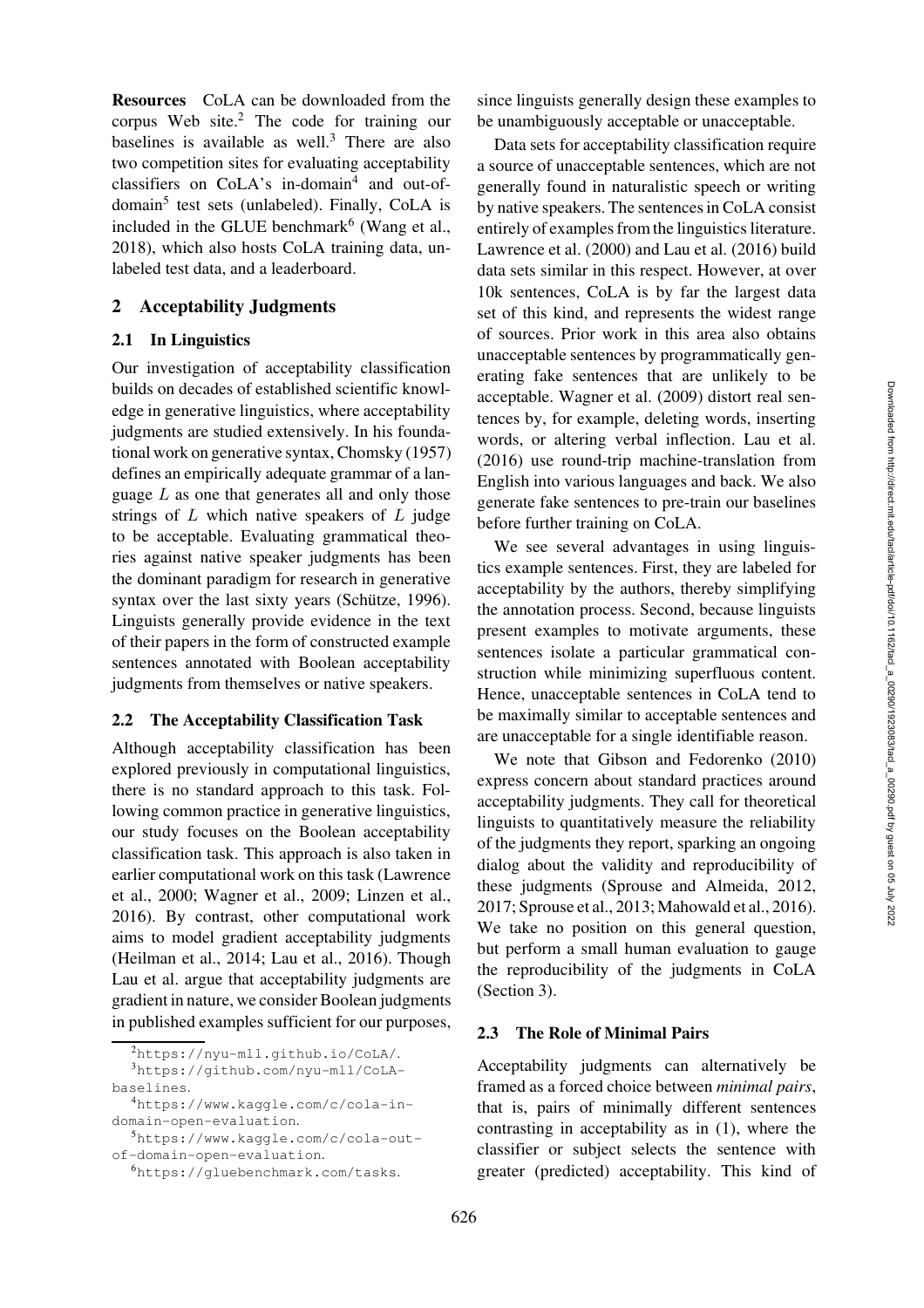<span id="page-2-1"></span>

| Included | Morphological Violation      | (a)              | *Maryann should leaving.                                                            |
|----------|------------------------------|------------------|-------------------------------------------------------------------------------------|
|          | <b>Syntactic Violation</b>   | (b)              | *What did Bill buy potatoes and ?                                                   |
|          | Semantic Violation           | (c)              | *Kim persuaded it to rain.                                                          |
| Excluded | <b>Pragmatical Anomalies</b> | (d)              | *Bill fell off the ladder in an hour.                                               |
|          | Unavailable Meanings         | (e)              | *He <sub>i</sub> loves John <sub>i</sub> . ( <i>intended</i> : John loves himself.) |
|          | Prescriptive Rules           | (f)              | Prepositions are good to end sentences with.                                        |
|          | Nonce Words                  | $(\mathfrak{g})$ | *This train is arrivable.                                                           |

Table 1: Our informal classification of unnacceptable sentences, shown with their presence or absence in CoLA.

judgment has been taken as a standard for replicability of reported judgments in syntax articles [\(Sprouse and Almeida, 2012](#page-16-2); [Sprouse et al.,](#page-16-4) [2013](#page-16-4); [Linzen and Oseki](#page-15-6), [2018\)](#page-15-6). It is also increasingly [used in computational linguistics \(](#page-15-3)Linzen et al.[,](#page-14-5) [2016](#page-15-3)[;](#page-14-5) [Marvin and Linzen](#page-15-4)[,](#page-14-5) [2018](#page-15-4)[;](#page-14-5) Futrell et al., [2018;](#page-14-5) [Wilcox et al., 2018](#page-16-5), [2019\)](#page-16-6). This task is often used to evaluate language models because the outputted probabilities for a pair of minimally different sentences are directly comparable, while the output for a single sentence cannot be taken as a measure of acceptability without some kind of normalization [\(Lau et al.,](#page-15-2) [2016](#page-15-2)).

We leave a comparison of this methodology with our own for future work. We settle on the single-sentence judgment task because it is directly comparable with methodology in generative linguistics. Although some work in theoretical linguists presents acceptability judgments as a rank-ing of two or more sentences (Schütze, [1996,](#page-15-0) pp. 77–81), Boolean judgments are still the norm, and the dominant current theories still make Boolean *predictions* about whether a sentence is or is not grammatical [\(Chomsky, 1995,](#page-14-6) pp. 12–16). Accordingly, CoLA, but not data sets based solely on preferences between minimal pairs, may be used to evaluate models' ability to make judgments that align with both native speaker judgments and the predictions of generative theories.

#### <span id="page-2-2"></span>2.4 Defining (Un)acceptability

Not all linguistics examples are suitable for acceptability classification. Although all acceptable sentences can be included, we exclude four types of unacceptable sentences from the task (examples in [Table 1\)](#page-2-1):

Pragmatic anomalies Examples like (d) are interpretable, but in odd scenarios distinguishable from plausible scenarios only with access to realworld knowledge unrelated to grammar.

Unavailable meanings Examples like (e) are often used to illustrate that a sentence cannot express a particular meaning. This example can only express that someone other than John loves John. We exclude these examples because there is no simple way to force an acceptability classifier to consider only the interpretation in question.

Prescriptive rules Examples like (f) violate rules that are generally explicitly taught rather than being learned naturally, and are therefore not considered a part of native speaker grammatical knowledge in linguistic theory.

Nonce words Examples like (g) illustrate impossible affixation or lexical gaps. Because these words will not appear in the vocabularies of typical word-level NLP models, they will be impossible for these models to judge.

The acceptability judgment task as we define it still requires identifying challenging grammatical contrasts. A successful model needs to recognize (a) morphological anomalies such as mismatches in verbal inflection, (b) syntactic anomalies such as wh-movement out of extraction islands, and (c) semantic anomalies such as violations of animacy requirements of verbal arguments.

# <span id="page-2-0"></span>3 CoLA

This paper introduces the Corpus of Linguistic Acceptability (CoLA), a set of example sentences from the linguistics literature labeled for acceptability. See [Table 3](#page-4-0) for sample data. CoLA is available online, alongside source code for our baseline models, and a leaderboard showing model performance on test data using privately held labels (see footnotes [2](#page-1-5)[–6](#page-1-6) for links).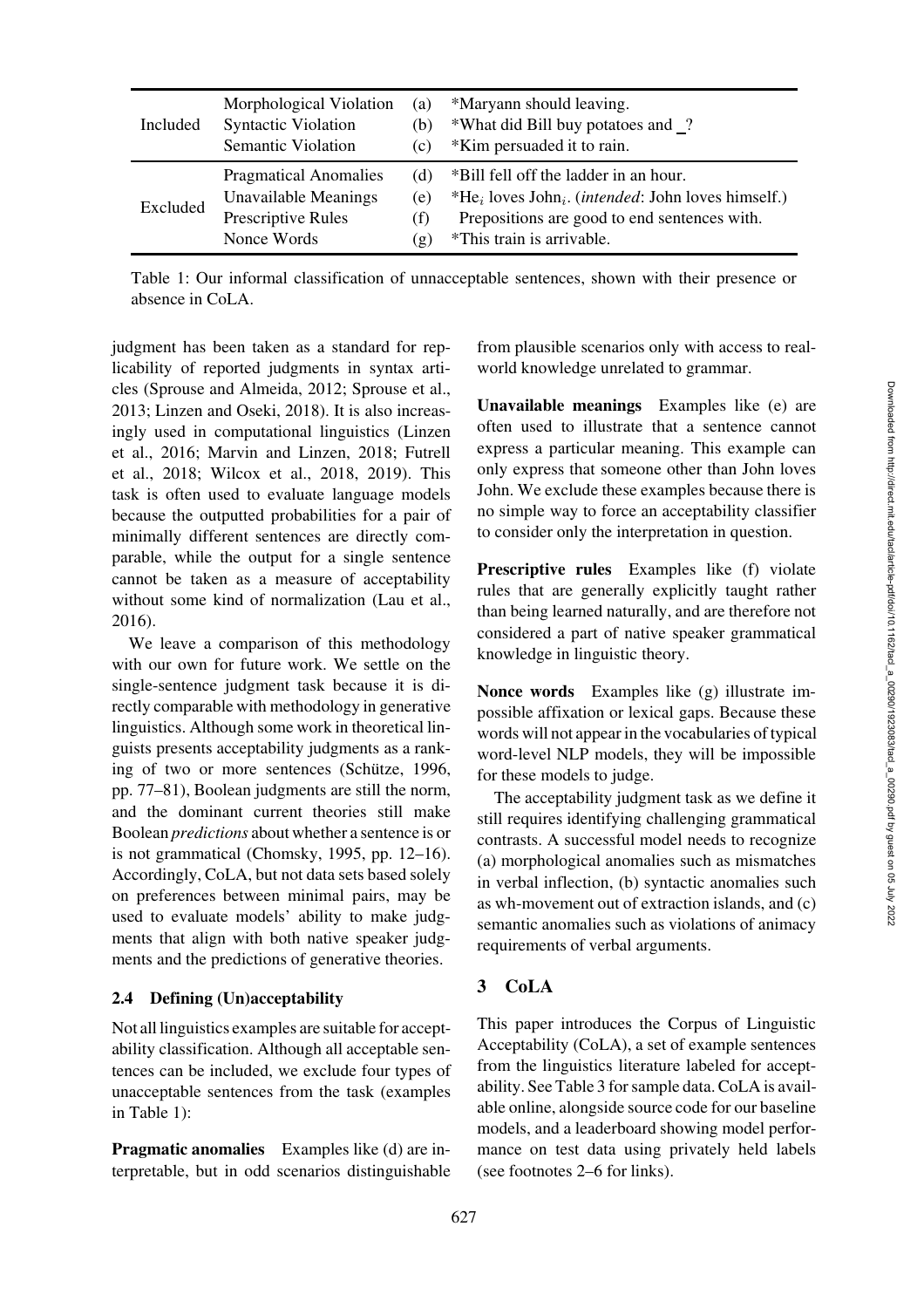Sources We compile CoLA with the aim of representing a wide variety of phenomena of interest in theoretical linguistics. We draw examples from linguistics publications spanning a wide time period, a broad set of topics, and a range of target audiences. [Table 2](#page-3-0) enumerates our sources. By way of illustration, consider the three largest sources in the corpus: Kim & Sells [\(2008](#page-14-7)) is a recent undergraduate syntax textbook, Levin [\(1993\)](#page-15-7) is a comprehensive reference detailing the lexical properties of thousands of verbs, and Ross [\(1967\)](#page-15-8) is an influential dissertation focusing on wh-movement and extraction islands in English syntax.

Preparing the data The corpus includes all usable examples from each source. We manually remove unacceptable examples falling into any of the excluded categories described in Section [2.4.](#page-2-2) The labels in the corpus are the original authors' acceptability judgments whenever possible. When examples appear with non-Boolean judgments (this occurs in less than 3% of cases), we either exclude them (for labels '?' or '#'), or label them unacceptable ('??' and '\*?'). We also expand examples with optional or alternate phrases into multiple data points, for example, *Betsy buttered (\*at) the toast* becomes *Betsy buttered the toast* and *\*Betsy buttered at the toast*.

In some cases, we change the content of examples slightly. To avoid irrelevant complications from out-of-vocabulary words, we restrict CoLA to the 100k most frequent words in the British National Corpus, and edit sentences as needed to remove words outside that set. For example, *That new handle unscrews easily* is replaced with *That new handle detaches easily* to avoid the out-of-vocabulary word *unscrews*. We make these alterations manually to preserve the author's stated intent, in this case selecting another verb that undergoes the middle voice alternation.

Finally, we define acceptability classification as a sentence classification task. To ensure that all examples in CoLA are sentences, we augment fragmentary examples, replacing, for example, *\*The Bill's book* with *\*The Bill's book has a red cover*.

Splitting the data In addition to the train/ development/test split used to control overfitting in standard benchmark data sets, CoLA is further divided into an in-domain set and an out-ofdomain set, as specified in [Table 2.](#page-3-0) The out-of-

<span id="page-3-0"></span>

| Source                              | N     | %    | <b>Topic</b>          |
|-------------------------------------|-------|------|-----------------------|
| Adger (2003)                        | 948   | 71.9 | Syntax Textbook       |
| <b>Baltin</b> (1982)                | 96    | 66.7 | Movement              |
| Baltin and Collins (2001)           | 880   | 66.7 | Handbook              |
| Bresnan (1973)                      | 259   | 69.1 | Comparatives          |
| Carnie (2013)                       | 870   | 80.3 | Syntax Textbook       |
| Culicover and Jackendoff<br>(1999)  | 233   | 59.2 | Comparatives          |
| Dayal (1998)                        | 179   | 75.4 | Modality              |
| Gazdar (1981)                       | 110   | 65.5 | Coordination          |
| Goldberg and Jackendoff<br>(2004)   | 106   | 77.4 | Resultative           |
| Kadmon and Landman<br>(1993)        | 93    | 81.7 | Negative<br>Polarity  |
| Kim and Sells (2008)                | 1965  | 71.2 | Syntax Textbook       |
| Levin (1993)                        | 1459  | 69.0 | Verb<br>alternations  |
| Miller (2002)                       | 426   | 84.5 | Syntax Textbook       |
| Rappaport Hovav and<br>Levin (2008) | 151   | 69.5 | Dative<br>alternation |
| Ross (1967)                         | 1029  | 61.8 | <b>Islands</b>        |
| Sag et al. (1985)                   | 153   | 68.6 | Coordination          |
| Sportiche et al. (2013)             | 651   | 70.4 | Syntax Textbook       |
| <b>In-Domain</b>                    | 9515  | 71.3 |                       |
| Chung et al. (1995)                 | 148   | 66.9 | Sluicing              |
| Collins (2005)                      | 66    | 68.2 | Passive               |
| Jackendoff (1971)                   | 94    | 67.0 | Gapping               |
| Sag (1997)                          | 112   | 57.1 | Relative clauses      |
| Sag et al. (2003)                   | 460   | 70.9 | Syntax Textbook       |
| Williams (1980)                     | 169   | 76.3 | Predication           |
| Out-of-Domain                       | 1049  | 69.2 |                       |
| Total                               | 10657 | 70.5 |                       |

Table 2: The contents of CoLA by source. *N* is the number of sentences in a source. *%* is the percent of sentences labeled acceptable. Sources listed above *In-Domain* are included in the training, development, and test sets, whereas those above *Out-of-Domain* appear only in the development and test sets.

domain set is constructed to be about 10% the size of CoLA and to include sources of varying sizes, degrees of domain specificity, and time period.<sup>[7](#page-3-1)</sup> The in-domain set is split three ways into training (8551 examples), development (527), and test sets (530), all drawn from the same 17 sources. The out-of-domain set is split into development (516) and a test sets (533), drawn from another 6 sources. We split CoLA in this way in order to monitor two

<span id="page-3-1"></span> $7$ In Section [6](#page-8-0) we consider several alternate splits of CoLA.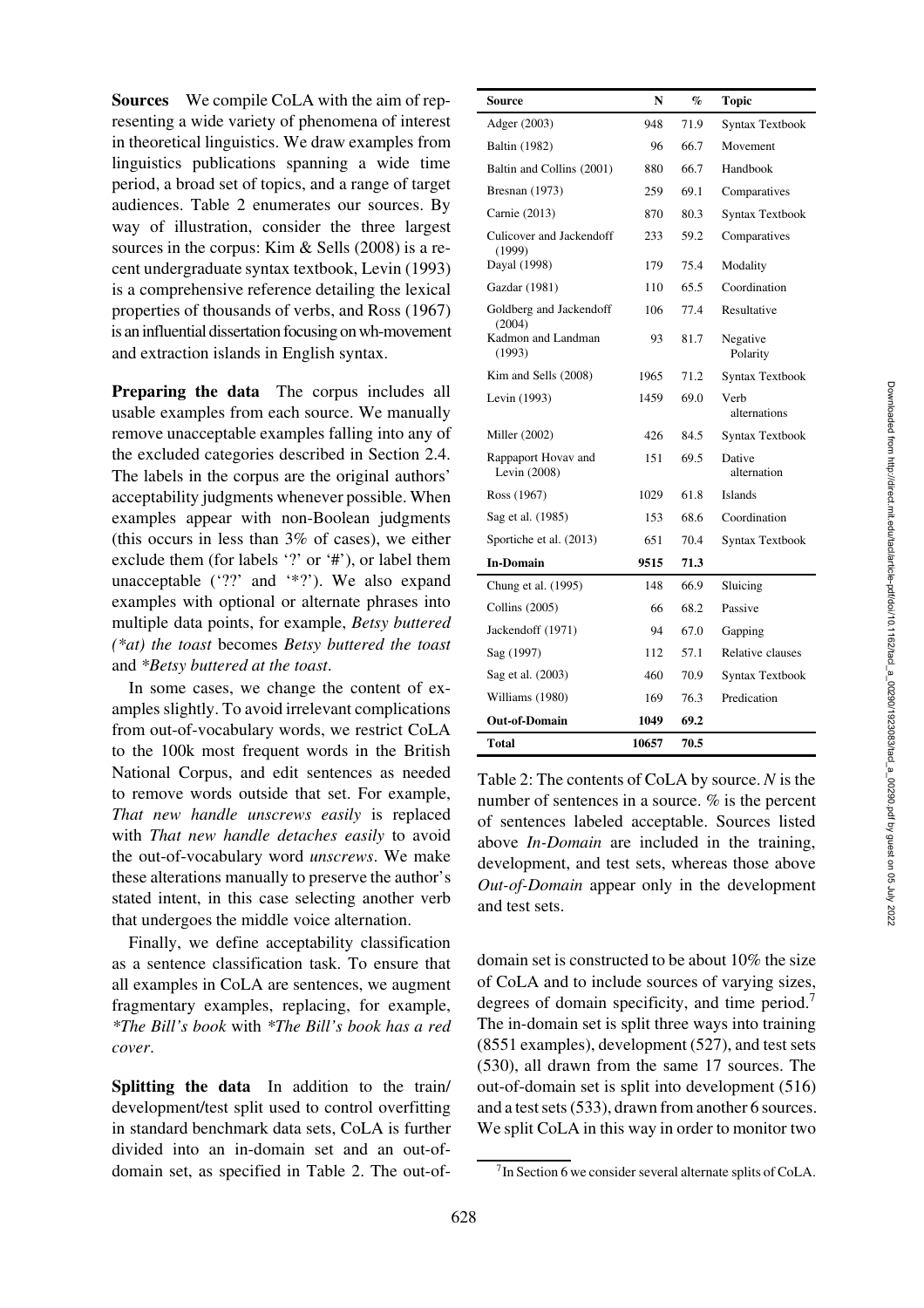<span id="page-4-0"></span>

| Label  | <b>Sentence</b>                                               | <b>Source</b>                    |
|--------|---------------------------------------------------------------|----------------------------------|
| $\ast$ | The more books I ask to whom he will give, the more he reads. | Culicover and Jackendoff (1999)  |
|        | I said that my father, he was tight as a hoot-owl.            | Ross (1967)                      |
|        | The jeweller inscribed the ring with the name.                | Levin (1993)                     |
| *      | many evidence was provided.                                   | Kim and Sells (2008)             |
|        | They can sing.                                                | Kim and Sells (2008)             |
|        | The men would have been all working.                          | <b>Baltin</b> (1982)             |
| ∗      | Who do you think that will question Seamus first?             | Carnie (2013)                    |
| *      | Usually, any lion is majestic.                                | Dayal (1998)                     |
|        | The gardener planted roses in the garden.                     | Miller (2002)                    |
|        | I wrote Blair a letter, but I tore it up before I sent it.    | Rappaport Hovav and Levin (2008) |

Table 3: CoLA random sample, drawn from the in-domain training set ( $\checkmark$  = acceptable, \* = unacceptable).

types of overfitting during training: overfitting to the specific sentences in the training set (indomain), and overfitting to the specific sources and phenomena represented in the training set (out-of-domain).

Phenomena in CoLA CoLA has wide coverage of syntactic and semantic phenomena. To quantify the distribution of phenomena represented, we annotate the entire CoLA development set for the presence of constructions falling into 15 broad classes, of which 8 are discussed here, for brevity.[8](#page-4-1) Briefly, *simple* labels sentences with no marked syntactic structures; *adjunct* labels sentences that contain adjuncts of nouns and verb phrases; *comp clause* labels sentences with embedded or complement clauses; *to-VP* labels sentences with nonfinite embedded verb phrase; *arg altern* labels sentences with non-canonical argument structures such as passives; *binding* labels sentences with pronouns and binding phenomena; *question* labels sentences with interrogative clauses and relative clauses; and *violations* labels sentences with morphological or semantic violations, or an extra/ missing word. The average sentence is labeled with 3.22 features.

[Figure 1](#page-4-2) shows the frequency of these 8 features in the development set. Argument alternations are the best represented phenomenon and appear in over 40% of sentences in this sample. This is due both to the high frequency of these constructions as well as the inclusion of several sources directly addressing this topic [\(Levin, 1993;](#page-15-7) [Collins](#page-14-16), [2005](#page-14-16); [Rappaport Hovav and Levin](#page-15-10), [2008\)](#page-15-10). Most

<span id="page-4-2"></span>

Figure 1: Frequencies of phenomenon types in the CoLA development set.

other constructions appear in about 10–20% of sentences, indicating that CoLA is fairly balanced according to this annotation scheme. There are likely biases in CoLA that other annotation schemes could detect. However, it is open to debate what a balanced data set for acceptability judgments should look like. There is no agreed-upon set of key phenomena in linguistics and any attempt to create one is likely to be controversial and overly simplistic. Furthermore, if such a set of phenomena did exist, the builders of a balanced data set must decide whether it should be balanced equally across phenomena, or weighted by either the frequency in broad coverage corpora of English or the number of distinguishing syntactic contrasts associated with each phenomenon. We assume that CoLA skews towards the latter, as a major goal of linguistics articles is to document key unique facts about some phenomenon without excessive repetition.

Human Performance We measure human performance on a subset of CoLA to set an approximate

<span id="page-4-1"></span><sup>8</sup>The annotated data also includes 63 fine-grained features. The annotated data is available for download on the CoLA website, and [Warstadt and Bowman](#page-16-8) [\(2019](#page-16-8)) document annotation guidelines and conduct additional analysis.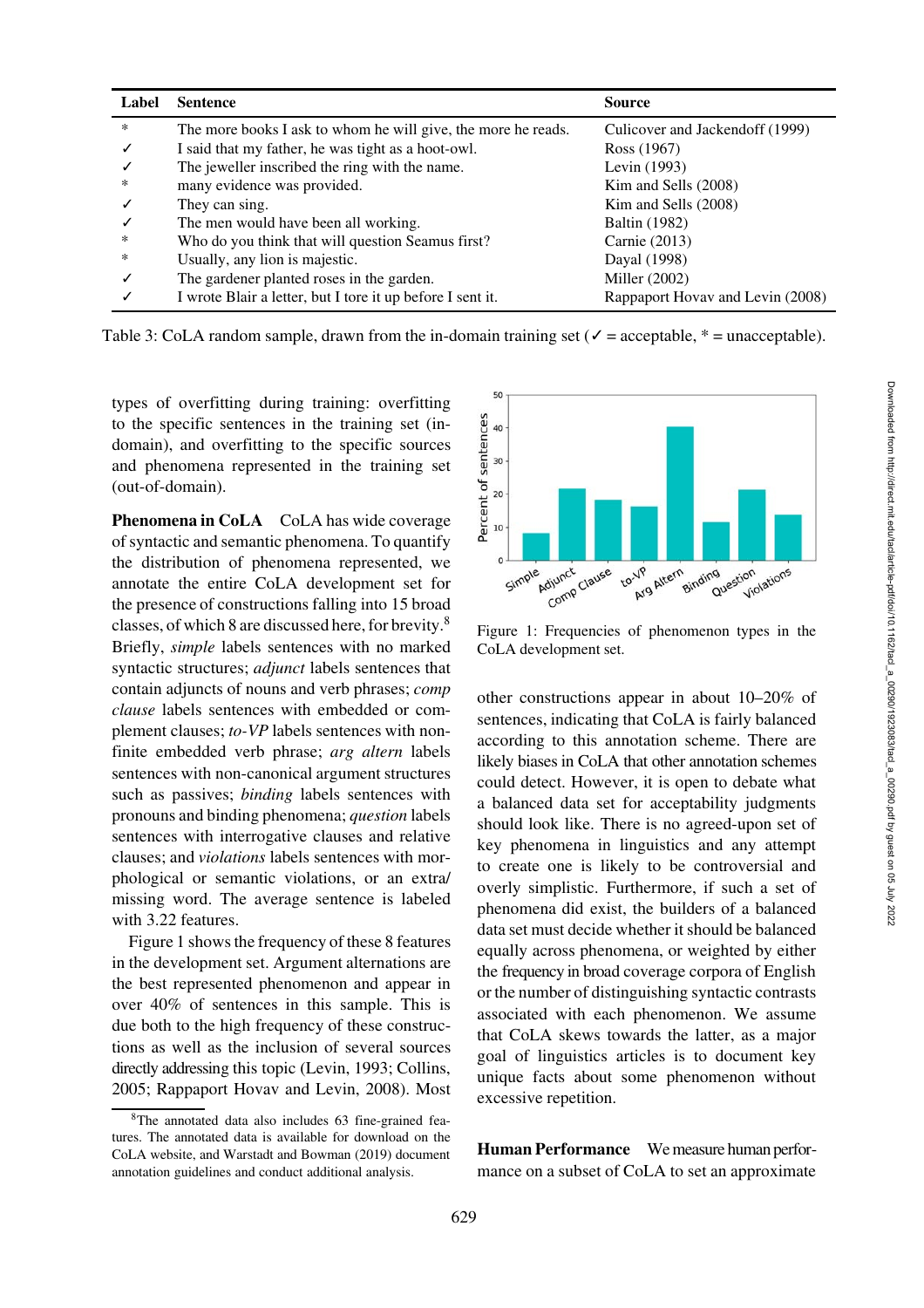<span id="page-5-0"></span>

| Model                                                                                                                                           | <b>Embeddings</b>                                                                              | <b>Classifier</b><br><b>Encoder</b><br><b>Training</b><br><b>Training</b> |                                                              | In-domain<br>MCC<br>Acc.         |                                  | Out-of-domain<br><b>MCC</b><br>Acc. |                                  |
|-------------------------------------------------------------------------------------------------------------------------------------------------|------------------------------------------------------------------------------------------------|---------------------------------------------------------------------------|--------------------------------------------------------------|----------------------------------|----------------------------------|-------------------------------------|----------------------------------|
| <b>CBOW</b>                                                                                                                                     | <b>BNC</b>                                                                                     | CoLA                                                                      |                                                              | 0.502                            | 0.063                            | 0.482                               | 0.096                            |
| <b>LSTM LM WLPM</b><br><b>BNC</b><br>4-gram LM WLPM<br>$\overline{\phantom{0}}$<br>3-gram LM WLPM<br>$\overline{\phantom{0}}$<br>2-gram LM WLPM |                                                                                                |                                                                           | CoLA Thresh.<br>CoLA Thresh.<br>CoLA Thresh.<br>CoLA Thresh. | 0.652<br>0.474<br>0.428<br>0.452 | 0.253<br>0.000<br>0.142<br>0.094 | 0.711<br>0.645<br>0.681<br>0.707    | 0.238<br>0.042<br>0.141<br>0.180 |
| Pooling Classifier<br>Pooling Classifier<br>Pooling Classifier                                                                                  | <b>BNC</b><br>GloVe<br>ELMo-Style                                                              | Real/Fake<br>Real/Fake<br>Real/Fake                                       | Real/Fake<br>Real/Fake<br>Real/Fake                          | 0.728<br>0.766<br>0.758          | 0.196<br>0.302<br>0.265          | 0.707<br>0.660<br>0.702             | 0.180<br>0.063<br>0.177          |
| Pooling Classifier<br>Pooling Classifier<br>Pooling Classifier<br>Pooling Classifier                                                            | ELMo-Style<br>CoLA<br>Real/Fake<br><b>BNC</b><br>Real/Fake<br>GloVe<br>ELMo-Style<br>Real/Fake |                                                                           | CoLA<br>CoLA<br>CoLA<br>CoLA                                 | 0.726<br>0.723<br>0.706<br>0.772 | 0.278<br>0.261<br>0.300<br>0.341 | 0.651<br>0.679<br>0.608<br>0.732    | 0.155<br>0.186<br>0.135<br>0.281 |
| Human Average<br>Human Aggregate                                                                                                                |                                                                                                |                                                                           | 0.850<br>0.870                                               | 0.644<br>0.695                   | 0.872<br>0.910                   | 0.738<br>0.815                      |                                  |

Table 4: Results for acceptability classification on the CoLA test set. The first group is the CBOW baseline. The second group is the *LSTM* and *n-gram* LMs with Lau et al.'s metrics. The third group is pooling classifiers trained end-to-end on the real/fake objective. The fourth group is pooling classifiers with training on CoLA, mostly with encoders transferred from real/fake classifiers. The fifth group is the small human evaluations (Section [3\)](#page-2-0). *CoLA-Thresh.* is threshold tuning on CoLA, and *WLPM* is Lau et al.'s Word LogProb Min-1 metric.

upper bound for machine performance on acceptability classification and to estimate the reproducibility of the judgments in CoLA. We have five linguistics PhD students, all native English speakers, perform a forced-choice single-sentence acceptability judgment task on 200 sentences from CoLA, divided evenly between the in-domain and out-of-domain development sets. These human judgments are available alongside on the corpus site.

Results appear in [Table 4.](#page-5-0) Average annotator agreement with CoLA is 86.1%, and average Matthews Correlation Coefficient  $(MCC)^9$  $(MCC)^9$  is 0.697. Selecting the majority decision from our annotators gives us a rough upper bound on human performance. These judgments agreed with CoLA's ratings on 87% of sentences with an MCC of 0.713. In other words, 13% of the labels in CoLA contradict the observed majority judgment.

We identify several reasons for disagreements between our annotators and CoLA. Errors in character recognition in the source PDFs may produce artifacts which alter the acceptability of the sentence or omit the original judgment. Based on these 200 sampled sentences, we estimate such errors occur in 1–2% of CoLA sentences. Ascribing 2 percentage points of disagreement to such errors, the remaining 11 points can be ascribed to a lack of context or genuine variation between the dialect spoken by the original author and that spoken by the annotator.<sup>[10](#page-5-2)</sup> We also measure our *individual* annotators' agreement with the aggregate rating, yielding an average pairwise agreement of 93%, and an average MCC of 0.852.

## 4 Experiments

We train several semi-supervised neural network models to do acceptability classification on CoLA. At 10k sentences, CoLA is likely too small to train a low-bias learner like a recurrent neural

<span id="page-5-1"></span><sup>&</sup>lt;sup>9</sup>MCC [\(Matthews, 1975\)](#page-15-15) is an evaluation metric for unbalanced binary classifiers. It is a special case of Pearson's *r* for Boolean variables, that is, it measures correlation of two Boolean distributions, giving a value between −1 and 1. On average, any two unrelated distributions will have an MCC of 0, regardless of class imbalance. By contrast, accuracy and F1 favor classifiers with a majority-class bias.

<span id="page-5-2"></span><sup>10</sup>We observe greater disagreement between human annotators and published judgments than [Sprouse et al.](#page-16-4) [\(2013](#page-16-4)) do. As a reviewer points out, this may be due to the fact that [Sprouse et al.](#page-16-4) measure agreement with minimal pairs of sentences using a forced choice task, which is more constrained and arguably easier than single sentence judgments.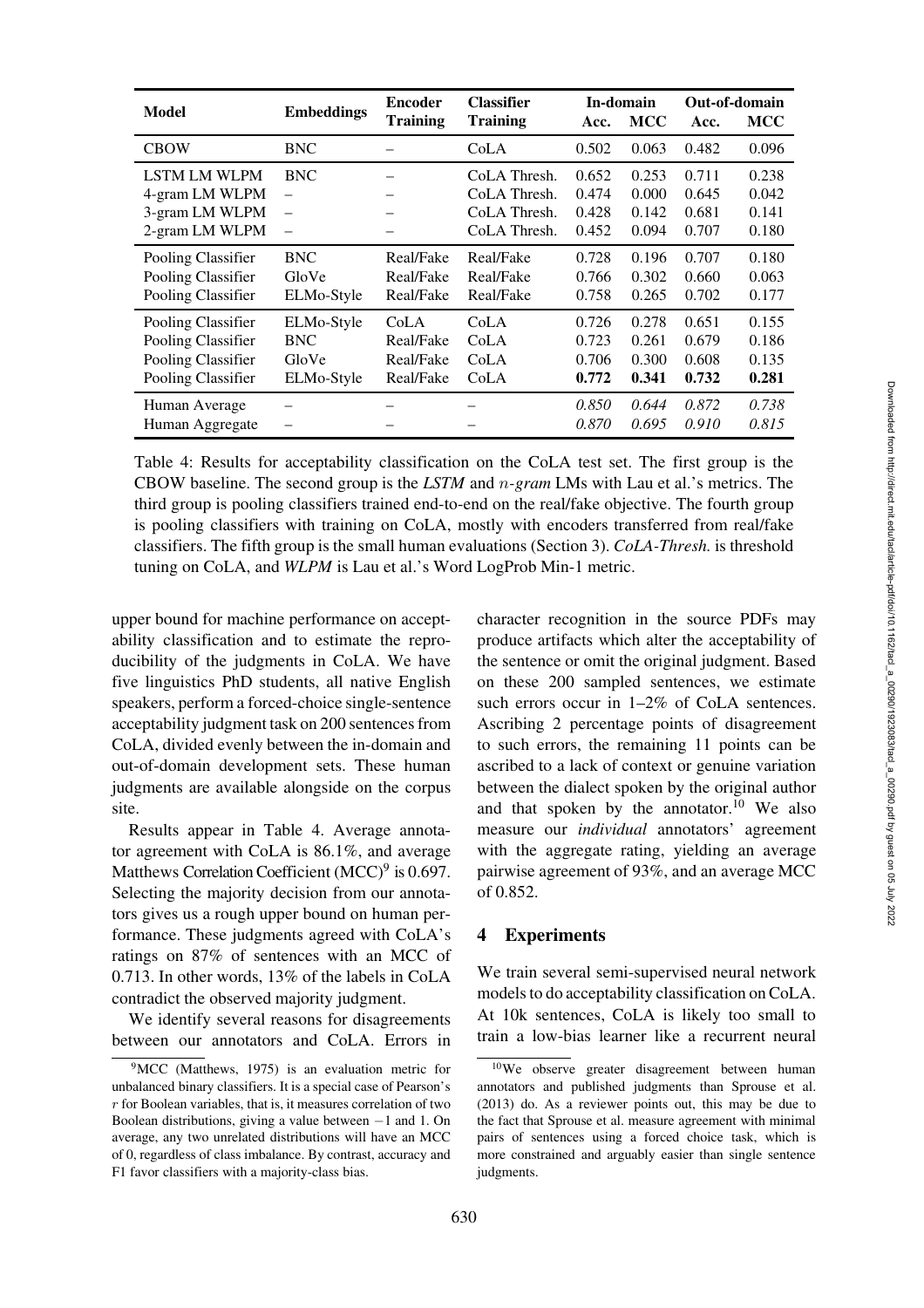network without additional prior knowledge. In similar low-resource settings, transfer learning with sentence embeddings has proven to be effective [\(Kiros et al.](#page-15-16), [2015](#page-15-16); [Conneau et al., 2017\)](#page-14-18). Our best model uses a transfer learning approach in which a large sentence encoder is trained on an unsupervised real/fake discrimination objective, and a lightweight multilayer perceptron classifier is trained on top to do acceptability classification over CoLA. It also uses contexualized word embeddings inspired by ELMo [\(Peters et al.,](#page-15-17) [2018](#page-15-17)).

We compare our models to a continuous bag of words (CBOW) baseline, the unsupervised models proposed by [Lau et al.](#page-15-2) [\(2016\)](#page-15-2), and human performance. To make these comparisons more meaningful, we avoid giving our models distinct advantages over human learners by limiting the training data in two ways: (i) Aside from acceptability labels, our training has no grammatical annotation. (ii) Our large sentence encoders are limited to 100–200 million tokens of training data, which is within a factor of ten of the number of tokens human learners are exposed to during language acquisition [\(Hart and Risley](#page-14-19), [1992\)](#page-14-19).<sup>[11](#page-6-0)</sup> We avoid training models on significantly more data because such models have a distinct advantage over the human learners we aim to match.

#### 4.1 Preliminaries

Language model We use an LSTM language model (LSTM LM) at various stages in our experiments: (i) Several of our models use word embeddings or hidden states from the LM as input. (ii) The LM generates fake data for the real/fake task. (iii) The LM is an integral part of our implementation of the method proposed by [Lau et al.](#page-15-2) [\(2016](#page-15-2)). We train the LM on the 100 million-token British National Corpus (BNC). It learns word embeddings from scratch for the 100k most frequent words in the BNC (with out of vocabulary words replaced by *<*unk*>*). We lowercase and tokenize the BNC data using NLTK [\(Bird and Loper, 2004](#page-14-20)). The LM achieves a word-level perplexity of 56.1 on the BNC.

Word representations We experiment with three styles of word representations: (i) We train a set of conventional fixed word embeddings as part of the training of the LM described above, which we refer to as *BNC embeddings*. (ii) We train *ELMo-style* contextualized word embeddings, which, following ELMo [\(Peters et al.,](#page-15-17) [2018](#page-15-17)), represent  $w_i$  as a linear combination of the hidden states  $h_i^j$  for each layer *j* in an LSTM LM, though we depart from the original paper by using only a forward LM. (iii) We also use the pretrained 300-dimensional (6B) *GloVe embeddings* from [Pennington et al.](#page-15-18)  $(2014).<sup>12</sup>$  $(2014).<sup>12</sup>$  $(2014).<sup>12</sup>$  $(2014).<sup>12</sup>$ 

Real/fake auxiliary task We train sentence encoders on a *real/fake task* in which the objective is to distinguish real sentences from the BNC and ''fake'' English sentences automatically generated by two strategies: (i) We sample strings [\(2-a\)](#page-6-2) from the LSTM LM. (ii) We manipulate sentences of the BNC [\(2-b\)](#page-6-3) by randomly permuting a subset of the words, keeping the other words *in situ*. Training data includes the entire BNC and an equal amount of fake data. We lowercase and tokenize all real/fake data and replace out of vocabulary words as in LM training.

- <span id="page-6-3"></span><span id="page-6-2"></span>(2) a. either excessive tenure does not threaten a value to death.
	- b. what happened in to the empire early the traditional roman portrait?

We choose this task because arbitrary numbers of labeled fake sentences can be generated without using any explicit knowledge of grammar in the process, and we expect that many of the same features are relevant to both the real/fake task and the downstream acceptability task.

#### 4.2 Baselines

Pooling classifier Our real/fake classifiers and acceptability classifiers use an architecture we refer to as a *pooling classifier*, which is based on [Conneau et al.](#page-14-18) [\(2017\)](#page-14-18). As illustrated in [Figure 2,](#page-7-0) the pooling classifier consists of two parts: (i) a sentence encoder which reduces variable-length sequences of tokens into fixed-length *sentence embeddings*, and (ii) a lightweight classifier which outputs a classification based on the sentence embedding. In the sentence encoder, a deep bidirectional LSTM reads a sequence of word embeddings;

<span id="page-6-0"></span><sup>&</sup>lt;sup>11</sup>Hart and Risley [\(1992\)](#page-14-19) find that children in affluent families are exposed to about 45 million tokens by age 4 years.

<span id="page-6-1"></span><sup>12</sup>Results with models that use these GloVe embeddings are less immediately comparable with human performance results, since GloVe is trained on several orders of magnitude more text than humans see during language acquisition.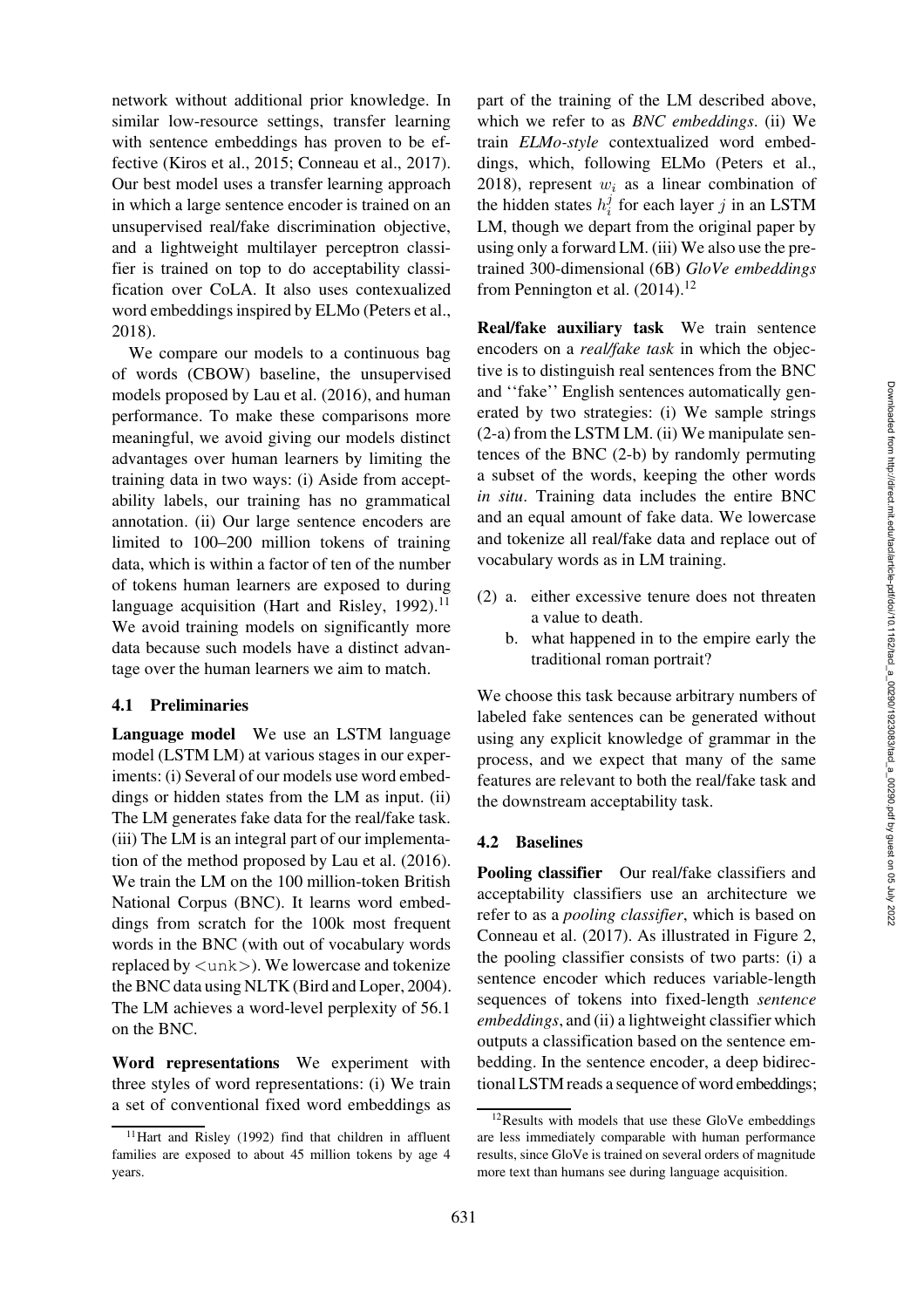<span id="page-7-0"></span>

Figure 2: Architecture for the pooling classifier models.  $w_i$  = word embeddings,  $f_i$  = forward LSTM hidden state,  $b_i$  = backward LSTM hidden state.

then the forward and backward hidden states for each time step are concatenated, and max-pooling over the sequence gives a sentence embedding. In the classifier, the sentence embedding is passed through a sigmoid output layer (optionally preceded by a single hidden layer) giving a scalar representing the probability of a positive classification (either the sentence is real or acceptable, depending on the task).

We train several variations of pooling classifiers, as shown in [Table 4.](#page-5-0) First, we train classifiers end-to-end on the real/fake task, varying the style of word embedding. The classifier portion consists only of a single softmax layer. We evaluate these classifiers on CoLA without CoLA training.

Second, we train pooling classifiers entirely on CoLA. We test only ELMo-style embeddings here because, unlike BNC and GloVe embeddings, they include robust contextual information about the entire sequence, eliminating the need for training a large LSTM on CoLA alone.

Third, we transfer features learned from the real/fake task to classifiers trained on CoLA. Specifically, we freeze the weights of the sentence encoder portion of the real/fake classifiers, and train new classifiers on CoLA using the sentence embeddings as input. For these experiments, in addition to a sigmoid layer, the classifier has an additional hidden *tanh* layer to compensates for the fact that the sentence encoder is not fine-tuned on CoLA.

Lau et al. (2016) We compare our models to those of [Lau et al.](#page-15-2) [\(2016\)](#page-15-2). Their models obtain an acceptability prediction from unsupervised LMs by normalizing the LM output using one of several metrics. Following their recommendation, we use the *Word LogProb Min-1* metric.<sup>[13](#page-7-1)</sup> Because this metric produces unbounded scalar scores rather than probabilities or Boolean judgments, we fit a threshold to the outputs in order to use these models as acceptability classifiers. This is done with 10-fold cross-validation on the CoLA test set: We repeatedly find the optimum threshold for 90% of the model outputs and evaluate the remaining 10% with that threshold, until all the data have been evaluated. Following their methods, we train *n*-gram models on the BNC using their published code.[14](#page-7-2) In place of their RNN LM, we use the same LSTM LM that we use to generate sentences for the real/fake task.

CBOW For a simple baseline, we train a CBOW model directly on CoLA. We pass the sum of BNC word embeddings for the sentence to a multilayer perceptron with a single hidden layer.

#### 4.3 Training Details

All neural network models are implemented in Py[Torch](#page-15-19) [and](#page-15-19) [optimized](#page-15-19) [using](#page-15-19) [Adam](#page-15-19) [\(](#page-15-19)Kingma and Ba, [2014\)](#page-15-19). We train 20 LSTM LMs with fromscratch embeddings for up to 7 days or until completing four epochs without improving in development perplexity and select the best checkpoint. Hyperparameters for each experiment are chosen at random in these ranges: embedding size ∈ [200, 600], hidden size ∈ [600, 1200], number of layers  $\in$  [1, 4], learning rate  $\in$  [3  $\times$  10<sup>-3</sup>,  $10^{-5}$ ], dropout rate  $\in \{0.2, 0.5\}$ . We select the model with best performance for use in further experiments.

We train 20 pooling classifiers end-to-end on real/fake data with BNC embeddings, 20 with

<span id="page-7-1"></span><sup>&</sup>lt;sup>13</sup>Where *s*=sentence,  $p_{LM}(x)$  is the probability the LM assigns to string  $x$  and  $p_u(x)$  is the unigram probability of string *x*: Word LP Min-1 = min $\left\{-\frac{\log p_{\text{L,M}}(w)}{\log p_{\text{u}}(w)}, w \in s\right\}$ . Lau et al. also obtain strong results with the *SLOR* metric. We also calculate results with *SLOR* but find them to be slightly worse overall, though not universally. We do not report these results, but they are available upon request.

<span id="page-7-2"></span><sup>14</sup>[https://github.com/jhlau/acceptability](https://github.com/jhlau/acceptability_prediction) [prediction](https://github.com/jhlau/acceptability_prediction).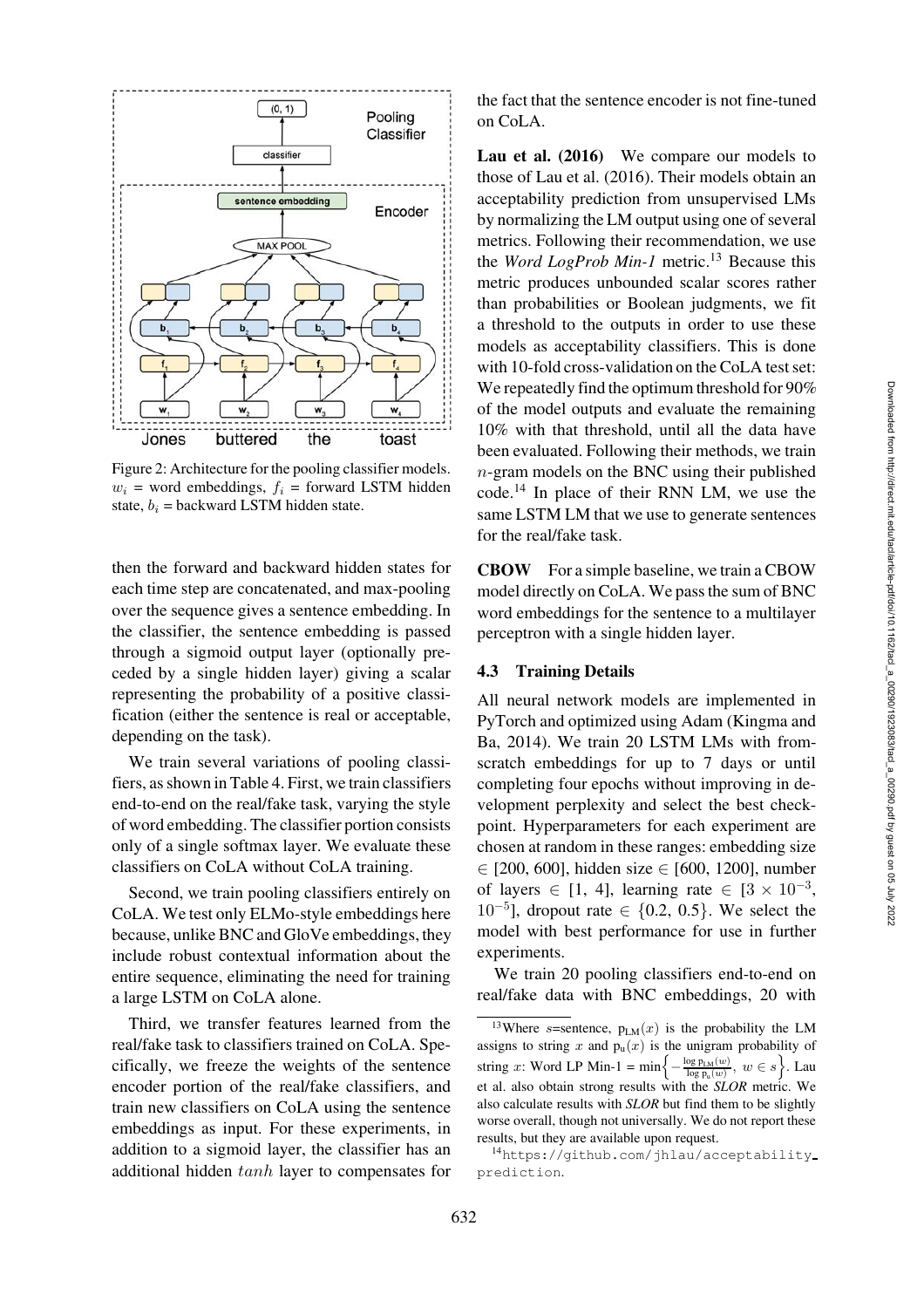GloVe, and 20 with ELMo-style embeddings for up to 7 days or until completing four epochs without improving in development MCC. We train 20 pooling classifiers end-to-end on CoLA using ELMo-style embeddings. Hyperparameters are chosen at random in these ranges: embedding size  $\in$  [200, 600], hidden size  $\in$  [500, 1500], number of layers ∈ [1, 5], learning rate ∈ [3×10<sup>-3</sup>,  $10^{-5}$ ], dropout rate  $\in \{0.2, 0.5\}$ .

For transfer learning experiments, we extract and freeze the weights from the encoders from the 5 best real/fake classifiers with BNC, GloVe, and ELMo-style embeddings, each. For every encoder, we train 10 classifiers on CoLA until completing 20 epochs without improving in MCC on the development set. Hyperparameters are chosen at random in these ranges: hidden size  $\in$  [20, 1200] and learning rate ∈  $[10^{-2}, 10^{-5}]$ , dropout rate ∈  $\{0.2, 0.5\}.$ 

For our single best model—a pooling classifier with ELMo-style embeddings, an encoder with real/fake training, and a classifier with CoLA training—the embedding size (i.e., LM hidden size) is 819 dimensions, the real/fake encoder hidden layer size is 528 dimensions, and the acceptability classifier hidden layer size is 1134.

### 5 Results and Discussion

[Table 4](#page-5-0) shows the results of the best run from each experiment. The best model overall is the real/fake model with ELMo-style embeddings. It achieves the highest MCC and accuracy both in-domain and out-of-domain by a large margin, outperforming even the models with access to GloVe.

All models with real/fake encoders and CoLA training perform better than the unsupervised models of [Lau et al.](#page-15-2) [\(2016\)](#page-15-2) on both evaluation metrics on the in-domain test set. Out-of-domain, Lau et al.'s baselines offer the second-best results. Our models consistently perform worse out-ofdomain than in-domain, with MCC dropping by as much as 50% in one case. Because [Lau et al.](#page-15-2)'s baselines don't use the training set, they perform similarly in-domain and out-of-domain. Real/fake classifiers without any additional training on CoLA tend to perform significantly worse than their counterparts with CoLA supervision.

The sequence models consistently outperform the word order-independent CBOW baseline, indicating that the LSTM models are using word

order for acceptability classification in a nontrivial way. In line with Lau et al.'s findings, the *n*-gram LM baselines are worse than the LSTM LM. This result is expected given that *n*-gram models, but not LSTMs, have a limited feature window.

Discussion Of the models we have tested, LSTMs are the most effective low-bias learners for acceptability classification. Compared with humans, though, their absolute performance is underwhelming. This indicates to us that whereas the ANNs we study can acquire substantial knowledge of grammar, their linguistic competence is far from rivaling that of humans.

Our models with unsupervised pretraining have an advantage over similar models without pretraining. This finding aligns with the conclusions of [Peters et al.](#page-15-17) [\(2018](#page-15-17)). We see this effect with both the LM pretraining for our ELMo-style embeddings real/fake pretraining for our sentence enco[ders.](#page-15-2) [Unsurprisingly,](#page-15-2) [the](#page-15-2) [unsupervised](#page-15-2) Lau et al. models and real/fake classifiers are not as effective as models trained on CoLA. However, they far outperform random guessing and the CBOW baseline, indicating that even purely unsupervised models acquire significant knowledge of grammar.

The supervised models universally see a substantial drop in performance from the in-domain test set to the out-of-domain test set. This suggests that they have specialized somewhat to the phenomena in the training set, rather than English grammar in a fully general way as one would hope for. Addressing this problem will likely involve new forms of regularization to mitigate this overfitting and, more importantly, new pretraining strategies that can help the model better learn the fundamental ingredients of grammaticality from unlabeled data.

#### <span id="page-8-0"></span>6 CoLA Design Experiments

The results in the previous section highlight the effects of pretraining, but give little insight into how the labeled training data in CoLA impacts classifier performance. To quantify the impact of CoLA training, we conduct two additional experiments: First, we measure how the amount of training data impacts model performance on the CoLA development set. Second, we investigate how the specific contents of the in-domain and out-of-domain sets impact model generalization.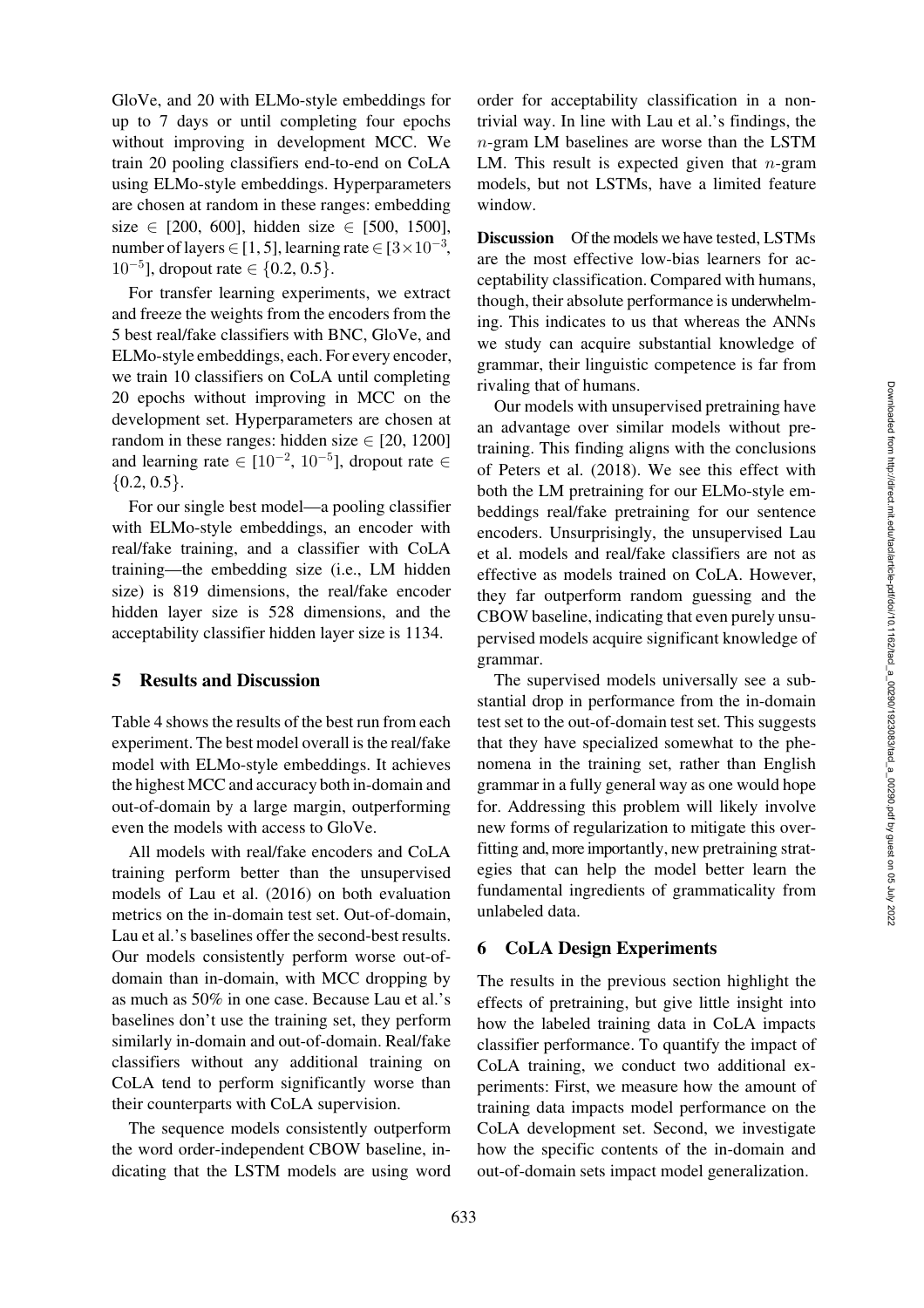<span id="page-9-0"></span>

Figure 3: Results on the CoLA development set as a function of the number of training examples, with line of best fit and 95% confidence interval. Random *x* jitter added.

Training set size In this experiment, we vary the amount of training data seen by our acceptability classifiers. We construct alternate training sets of sizes 100, 300, 1000, and 3000 by randomly downsampling the 8551-example CoLA training set. Then, for each training set we train classifiers with 20 restarts using the best performing ELMostyle real/fake encoder, and evaluate on the entire development set. [Figure 3](#page-9-0) plots the results. As training data increases from 100 to 8551 sentences, we see approximately log-linear improvements in performance. The small decrease in performance between 1000 and 3000 sentences is likely an artifact of the random downsampling.

From these results we draw two main conclusions: First, it appears that increasing the amount of training data in CoLA by an order of magnitude may significantly benefit our models. Second, much of what our models learn from CoLA can be learned from as few as 300 training examples. This suggests that CoLA training is not teaching our models specific facts about acceptability as much as teaching them to use existing grammatical knowledge from the sentence encoders.

Splitting CoLA Our results in [Table 4](#page-5-0) show that our models' performance drops noticeably when tested on out-of-domain sentences from publications not represented in the training data. In this experiment, we investigate different splits of CoLA into in-domain and out-of-domain to test the degree to which the decrease in performance on out-of-domain sentences is a stable property of these models, or simply an artifact of the particular publications represented in the out-of-domain set (as described in Section [3\)](#page-2-0).

The splits are constructed by randomly selecting sources from the 23 sources from CoLA to hold out until the sum of their sizes exceeds 750. This gives out-of-domain set sizes ranging from 789 to 1539, consisting of 2 to 6 sources. CoLA's original out-of-domain set contains 1049 examples and 6 sources. Development and test sets are constructed by randomly splitting the out-of-domain data in half, and randomly selecting an approximately equal number of in-domain sentences. For each training set we train classifiers with 20 restarts using the encoder from the best performing ELMostyle real/fake classifier.

In [Table 5,](#page-10-0) we report the average test performance over 20 restarts. We conclude that the domain difference between two samples of sources in CoLA is generally a meaningful one for these models. This is especially so for the original split, where average in-domain MCC is 0.125 greater than out-of-domain MCC, close to the maximum observed difference of 0.162. By contrast, in one case average out-of-domain performance was actually better. This tells us that the particular nature of the sources in each domain has a large effect on what our models learn.

## 7 Phenomenon-Specific Analysis

In addition to testing the general grammatical knowledge of low-bias learners, acceptability classification can be used to probe models' knowledge of particular linguistic phenomena. We analyze our baselines' performance by phenomenon using two methods: First, we break down their performance on CoLA based on the different constructions present in the target sentences. Second, we evaluate them on controlled test sets targeting specific grammatical contrasts.

#### 7.1 CoLA Performance by Phenomenon

In this error analysis, we study performance on CoLA as a function of the syntactic features of the individual sentences, using the 8 features described in Section [3.](#page-2-0) We train classifiers with 20 restarts using the best performing ELMo-style real/fake encoder. For each feature, we measure the MCC of our models on only those sentences with that feature.

[Figure 4](#page-10-1) shows the mean MCC over 20 restarts for each feature. Unsurprisingly, syntactically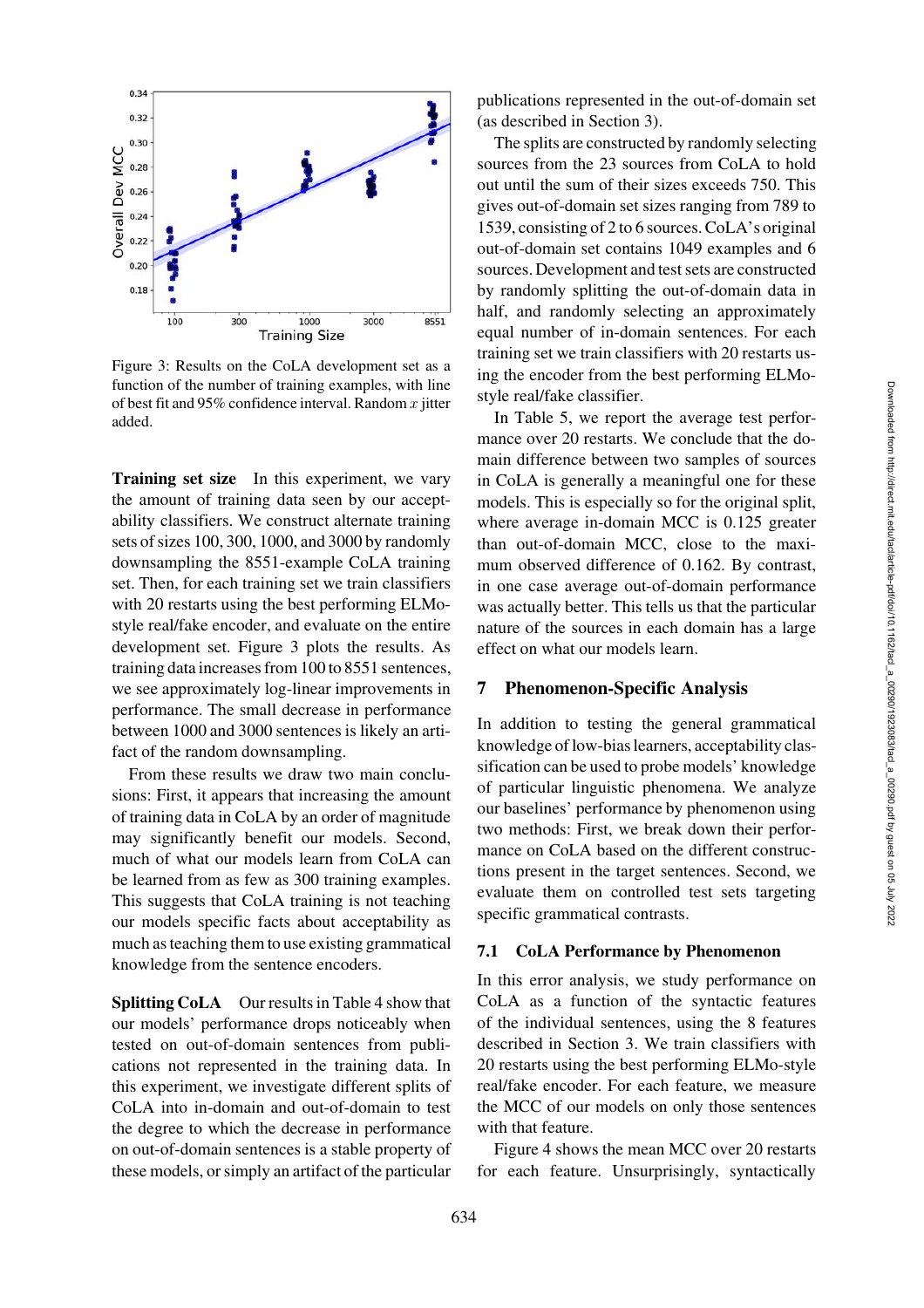| ۰                                                   |  |  |
|-----------------------------------------------------|--|--|
| ı.<br>e                                             |  |  |
|                                                     |  |  |
| e<br>f<br>t.<br>t                                   |  |  |
| $\mathbf{d}$<br>$\overline{a}$<br>$\mathbf{d}$<br>g |  |  |
| $\mathbf c$<br>e                                    |  |  |
| It<br>e                                             |  |  |
| e<br>d                                              |  |  |
| n<br>-                                              |  |  |

Downloaded from http://direct.mit.edu/tacl/article-pdf/doi/10.1162/tacl\_a\_00290/1923083/tacl\_a\_00290.pdf by guest on 05 July 2022

Downloaded from http://direct.mit.edu/tacl/article-pdf/doi/10.1162/tacl\_a\_00290/1923083/tacl\_a\_00290.pdf by guest on 05 July 2022

<span id="page-10-0"></span>

|              | In-Domain |            | <b>Out-of-Domain</b> |            | <b>Overall</b> |       | <b>Out Sources</b>               | Out N |
|--------------|-----------|------------|----------------------|------------|----------------|-------|----------------------------------|-------|
| <b>Split</b> | Acc.      | <b>MCC</b> | Acc.                 | <b>MCC</b> | Acc.           | MCC   |                                  |       |
| orig.        | 0.701     | 0.348      | 0.620                | 0.223      | 0.660          | 0.285 | C05, J71, S97, CLC95, W80, SWB04 | 1049  |
|              | 0.729     | 0.357      | 0.632                | 0.195      | 0.680          | 0.275 | <b>BC01.</b> B73                 | 1139  |
| 2            | 0.700     | 0.319      | 0.666                | 0.188      | 0.683          | 0.255 | KL93, SGWW85, W80, D98, B73, G81 | 853   |
| 3            | 0.708     | 0.333      | 0.659                | 0.284      | 0.684          | 0.307 | AD03, D98, G81                   | 1237  |
| 4            | 0.663     | 0.243      | 0.673                | 0.267      | 0.668          | 0.252 | B82, SWB04, CJ99                 | 789   |
| 5            | 0.720     | 0.349      | 0.671                | 0.285      | 0.696          | 0.315 | M02, BC01, CJ99                  | 1539  |

Table 5: Results for 5 different splits of CoLA and the original split into in-domain and out-of-domain. All results are averages over 20 restarts. Out N is the number of out-of-domain sentences. Sources are abbreviated by authors' last initial and year; full citations for each source are shown in [Table 2.](#page-3-0)

<span id="page-10-1"></span>

Figure 4: Performance on phenomenon-specific subsets of the CoLA development set. Results are the mean over 20 random restarts, with error bars  $\pm 1$  STD. Lines show mean performance on the entire dev set and mean human performance on 200 dev set sentences. *Simple*: no marked syntactic structures. *Adjunct*: adjuncts of nouns and verb phrases. *Comp Clause*: embedded or complement clauses. *to-VP*: non-finite embedded verb phrase. *Binding*: pronouns and binding phenomena. *Question*: questions and relative clauses. *Violations*: morphological or semantic violations, or an extra/missing word.

simple sentences are easier than average, but unexpectedly sentences with adjuncts are as well. Sentences with complement clauses, embedded VPs, and argument alternations are about as hard as the average sentence in CoLA. Although these constructions can be complex, they also occur with very high frequency. Sentences with binding and violations, including morphological violations, are among the hardest. We also find that our models perform poorly on sentences with question-like syntax. This difficulty is likely due to long-distance dependencies in these sentences.

# 7.2 Targeted Test Sets

Here, we run additional evaluations to probe whether our models can reliably classify sets of sentences that target a single grammatical contrast. This kind of evaluation can give insight into what kinds of grammatical features our models do and do not acquire easily. Using data generation techniques inspired by [Ettinger et al.](#page-14-21) [\(2016](#page-14-21)), we build five auxiliary data sets (described below) using simple rewrite grammars which target specific grammatical contrasts.

Unlike in CoLA, none of these judgments are meant to be difficult or subtle, and we expect that most humans could reach perfect accuracy. We also take care to make the test sentences as simple as possible to reduce classification errors unrelated to the target contrast. Specifically, we limit noun phrases to 1 or 2 words and use semantically related vocabulary items within examples.

Subject-verb-object This test set consists of 100 triples of subject, verb, and object each appearing in five permutations of (SVO, SOV, VSO, VOS, OVS).[15](#page-10-2) The set of 100 triples is the Cartesian product product of three sets containing 10 subjects ( $\{John, Bo, ...\}$ ), 2 verbs ( $\{read,$ wrote}), and 5 objects ({the book, the letter, ...}).

(3) a. Bo read the book. b. \*Bo the book read. c. \*read Bo the book. d. \*read the book Bo. e. \*the book read Bo.

Wh-Extraction This test set consists of 260 pairs of contrasting examples, as in [\(4\).](#page-11-0) This is

<span id="page-10-2"></span><sup>15</sup>OSV is excluded because it does not yield a clear acceptability rating. Examples such as ''The book John read'', can be interpreted as marginally acceptable sentences with topicalized subjects, or as acceptable noun phrases (rather than sentences) with relative clause modifiers.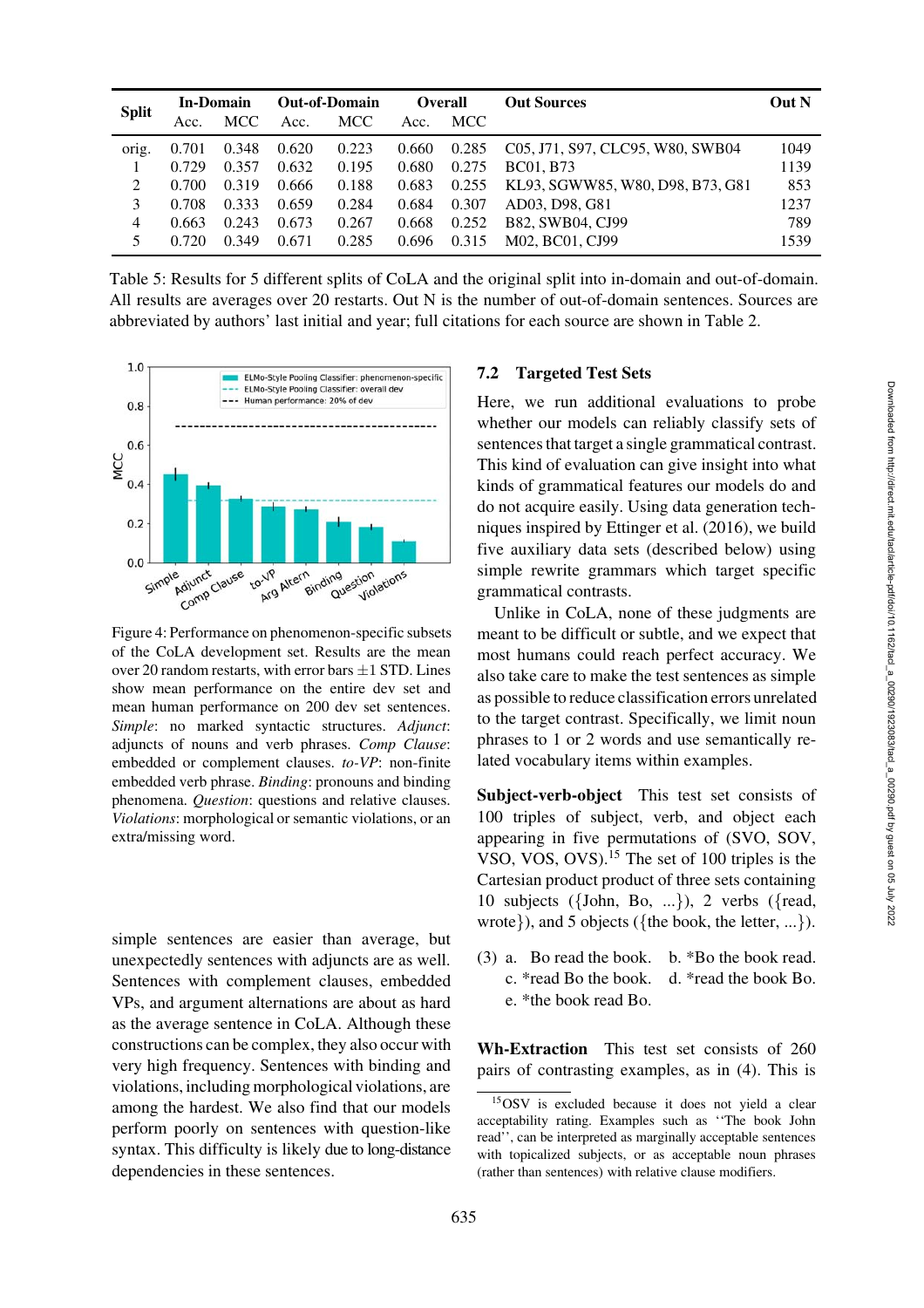Downloaded from http://direct.mit.edu/tarl/article-pdf/doi/10.1162/tacl\_a\_00290/1923083/tacl\_a\_00290.pdf by guest on 05 July 2022 Downloaded from http://direct.mit.edu/tacl/article-pdf/doi/10.1162/tacl\_a\_00290/1923083/tacl\_a\_00290.pdf by guest on 05 July 2022

<span id="page-11-6"></span>

| Model        | Emb.       | Enc.                     | Class.   | <b>SVO</b> | Wh    | Causative | SV Agr. | Reflexive |
|--------------|------------|--------------------------|----------|------------|-------|-----------|---------|-----------|
| LSTM LM WLPM | BNC.       | $\overline{\phantom{m}}$ | CoLA Th. | 0.801      | 0.601 | 0.270     | 0.599   | 0.152     |
| Pooling      | ELMo-St.   | CoLA                     | CoLA     | 0.637      | 0.102 | 0.633     | 0.128   | 0.075     |
| Pooling      | <b>BNC</b> | R/F                      | CoLA     | 0.381      | 0.184 | 0.463     | 0.098   | 0.043     |
| Pooling      | GloVe      | R/F                      | CoLA     | 0.988      | 0.059 | 0.614     | 0.277   | 0.150     |
| Pooling      | ELMo-St.   | R/F                      | CoLA     | 0.650      | 0.000 | 0.449     | 0.302   | $-0.020$  |

Table 6: MCC results for specific phenomena. *Emb*. is model embedding style; *Enc*. is model encoder training, *Class*. is model classifier training. *R/F* is real/fake, *ELMo-St.* is ELMo-style, and *CoLA-Th.* is threshold tuning on CoLA. *LSTM LM WLPM* is the LM with Lau et al. metrics Word LP Min-1.

to test (i) whether a model has learned that a whword must correspond to a gap in the sentence, and (ii) whether the model can identify non-local dependencies up to three words away. The data contain 10 first names as subjects and 8 sets of verbs and related objects [\(5\).](#page-11-1) Every compatible verb-object pair appears with every subject.

- <span id="page-11-1"></span><span id="page-11-0"></span>(4) a. What did John fry? b. \*What did John fry the potato?
- (5)  $\{\{\text{boil}, \text{fry}\}, \{\text{the egg}, \text{the potato}\}\}\$

Causative-inchoative alternation This test set is based on a syntactic alternation conditioned by the lexical semantics of particular verbs. It contrasts verbs like *popped* which undergo the causative-inchoative alternation, with verbs like *blew* that do not. If *popped* is used transitively [\(6-a\),](#page-11-2) the subject (*Kelly*) is an agent who causes the direct object (*the bubble*) to change states. Used intransitively [\(6-b\),](#page-11-3) it is the subject (*the bubble*) that undergoes a change of state and the cause need not be specified [\(Levin, 1993\)](#page-15-7). The test set includes 91 verb/object pairs, and each pair occurs in the two forms as in [\(6\).](#page-11-4) Thirty-six pairs allow the alternation, and the remaining 55 do not.

- <span id="page-11-4"></span><span id="page-11-3"></span><span id="page-11-2"></span>(6) a. Kelly popped/blew the bubble.
	- b. The bubble popped/\*blew.

Subject-verb agreement This test set is generated from 13 subjects in singular and plural form crossed with 13 verbs in singular and plural form. This gives 169 quadruples as in Example [\(7\).](#page-11-5)

- <span id="page-11-5"></span>(7) a. My friend has/\*have to go.
	- b. My friends \*has/have to go.

Reflexive-antecedent agreement This test set probes whether a model has learned that every reflexive pronouns must agree with an antecedent noun phrase in person, number, and gender. The data set consists of a set of 4 verbs crossed with 6 subject pronouns and 6 reflexive pronouns, giving 144 sentences, only 1 out of 6 acceptable.

(8) I amused myself/\*yourself/\*herself/\*himself/ \*ourselves/\*themselves.

Results The results from these experiments are given in [Table 6.](#page-11-6) Our models' performance on these test sets is mixed. They make some systematic acceptability judgments that reflect correct grammatical generalizations. Some models are very effective at judging violations in gross word order (*SVO* in [Table 6\)](#page-11-6). The pooling classifier with GloVe embeddings achieves near perfect correlation, suggesting that it systematically uses gross word order. However, the remaining tests yield much poorer performance.

Our models consistently outperform Lau et al.'s baselines on lexical semantics (*Causative*), judging more accurately whether a verb can undergo the causative-inchoative alternation. This may be due in part to the fact that our models receive supervision from CoLA, in which argument alternations are well represented (see [Figure 1\)](#page-4-2).

Lau et al.'s baseline outperforms our models in some cases. The LSTM LM with the Word LP Min-1 metric is the only model that can reliably identify the non-local dependency between a *wh*-word and its gap (*Wh*). It also performs relatively better on judgments involving agreement (*SV Agr.*). All models struggle on the *Reflexive* examples.

The poor performance of our models on contrasts involving agreement ((*SV Agr.*) and *Reflexive*[\) is surprising in light of findings by](#page-15-3) Linzen et al. [\(2016\)](#page-15-3) that LSTMs can identify agreement errors easily even without access to sub-word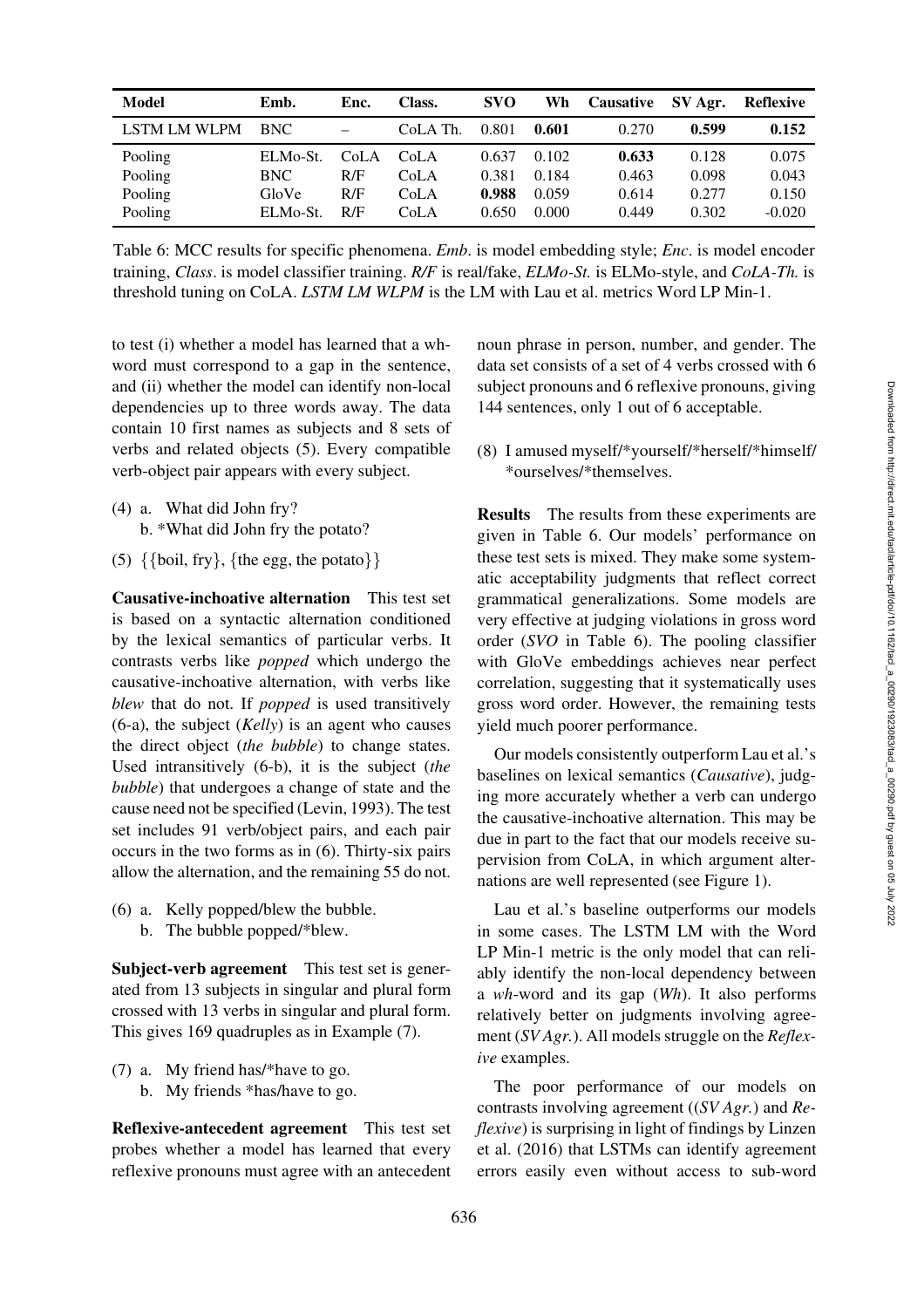information. We speculate that this is due to underrepresentation of the relevant examples in CoLA. We estimate that morphological violations make up about 6% of examples in CoLA (about half of the *Violations* in [Figure 1\)](#page-4-2).

## <span id="page-12-1"></span>8 Motivation & Related Work

We see two chief motivations that guide work on acceptability classification with ANNs by us and by others: First, more fine-grained evaluation tools may accelerate work on general-purpose neural network modules for sentence understanding. Second, studying the linguistic competence of ANNs bears on foundational questions in linuistics about the learnability of grammar.

Fine-grained evaluation of ANNs The question of how well ANNs learn fine-grained grammatical distinctions has been the subject of much recent work. One method is to train models to perform probing tasks which target a construction of interest. Examples of such tasks are to determine whether the sentence is in active or passive voice [\(Shi et al.](#page-15-20), [2016\)](#page-15-20), whether the subject is singular or plural [\(Conneau et al., 2018\)](#page-14-1), or whether a given token is under the scope of negation [\(Ettinger et al.,](#page-14-2) [2018](#page-14-2)). In each case, the authors use these tasks to compare the performance of reusable sentence embeddings.

Acceptability classification can be used to target many of the same grammatical constructions as probing tasks. For instance, an acceptability classifier that can reliably distinguish between pairs of sentences as in [\(9\)](#page-12-0) must have implicit knowledge of the whether the subject of a sentence is singular or plural (in the first case) and whether the token *ever* is under the scope of negation. These exact experiments have been conducted by [Linzen et al.](#page-15-3) [\(2016\)](#page-15-3) and [Marvin and Linzen](#page-15-4) [\(2018\)](#page-15-4), respectively, although these works differ from our approach in that they do not evaluate domain general acceptability classifiers on these contrasts.

<span id="page-12-0"></span>(9) a. The key is/\*are on the table. b. Betsy hasn't/\*has ever been to France.

Acceptability classification also enables certain kinds of investigations not possible with probing tasks. A single acceptability classifier can be trained to identify numerous unrelated contrasts. This is generally not possible with probing tasks, because the classes are tied to specific grammatical concepts. Acceptability classification also encourages direct comparison between ANN and human linguistic competence because, unlike many probing tasks, it can be easily performed by native speakers without linguistic training. Finally acceptability classifiers and generative grammars share a common objective, namely to predict the wellformedness of all and only those strings of the language that are acceptable to native speakers. Accordingly, it is straightforward to draw parallels between acceptability classifiers and established work in generative linguistics.

The poverty of the stimulus Research on acceptability classification can also be brought to bear on a foundational question in linguistic theory: The extent to which human linguistic competence is learned or innate. The influential *argument from the poverty of the stimulus* (APS) holds that the extent of human linguistic competence cannot be explained by purely domain general learning mechanisms and that humans must be born with a Universal Grammar which imparts specific knowledge of grammatical universals to the child and makes learning possible [\(Chomsky,](#page-14-22) [1965](#page-14-22)). While the APS has been subject to much criticism [\(Pullum and Scholz](#page-15-21), [2002](#page-15-21)), it remains a foundation of much of contemporary linguistics.

In the setting of machine learning, the APS predicts that any artificial leaner trained with no prior knowledge of the principles of syntax and no more data than a human child sees must fail to make acceptability judgments with human-level accuracy [\(Clark and Lappin](#page-14-23), [2011\)](#page-14-23). If linguistically uninformed neural network models achieve human-level performance on specific phenomena or on a domain-general data set like CoLA, this would be clear evidence limiting the scope of phenomena for which the APS can hold.

However, acceptability classification alone cannot evaluate aspects of ANNs' linguistic competence against humans' in every relevant way. For example, [Berwick et al.](#page-13-4) [\(2011\)](#page-13-4) note that native speakers can easily recognize that, in *Bo is easy to please*, Bo is the entity being *pleased*, while in *Bo is eager to please*, Bo is the one who does the *pleasing*. Because the acceptability judgments in CoLA are reading-independent (see [Table 1\)](#page-2-1), they cannot be used to probe whether ANNs understand these distinctions.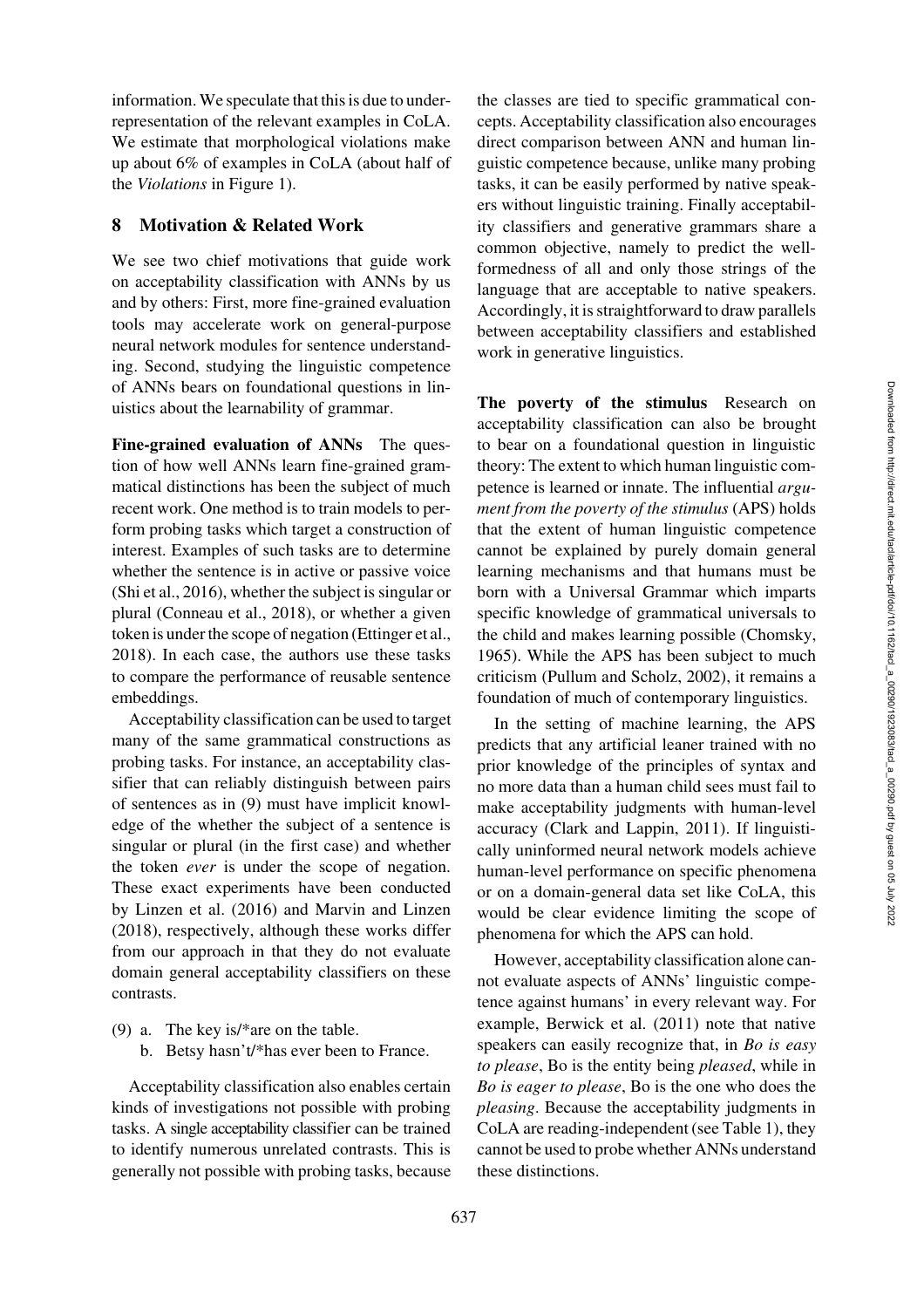We wish to stress that the success of supervised acceptability classifiers like the ones we train cannot falsify the APS, because unacceptable examples play no apparent role in child language acquisition. While unsupervised acceptability classification could do so, more work is needed to find methods for extracting reliable Boolean acceptability judgments from unsupervised language models. Our approach of fitting a threshold to the models of [Lau et al.](#page-15-2) [\(2016](#page-15-2)) gives encouraging results, but these models are ultimately not as effective as supervised models. An alternative adopte[d](#page-15-4) [by](#page-15-4) [Linzen et al.](#page-15-3) [\(2016](#page-15-3)[\)](#page-15-4) [and](#page-15-4) Marvin and Linzen [\(2018](#page-15-4)) is to evaluate whether language models' assign higher probability to the acceptable sentence in a minimal pair. However, this forced choice minimal pair task, as discussed in Section [2.3,](#page-1-7) cannot be applied to CoLA, which does not exclusively contain minimal pairs.

Still, we maintain that our approach is a valuable step in the direction of evaluating the APS. Our results strongly suggest that grammatically unbiased sentence embeddings and contextualized word embeddings have non-trivial implicit knowledge of grammar before supervised training on CoLA. As our experiments in Section [6](#page-8-0) show, a significant portion of what these models learn from CoLA can be learned from relatively little acceptability judgment data (as few as 300 sentences, of which fewer than 100 are unacceptable). Furthermore, the real/fake encoders and ELMostyle embeddings are trained on a quantity of data comparable to what human learners are exposed to. Given the rapid pace of development of new robust sentence embeddings, we expect to see increasingly human-like acceptability judgments from powerful neural networks in coming years, though with an eye towards evaluating the APS, future work should continue to investigate acceptability classifiers with unsupervised methods and restricted training resources.

### 9 Conclusion

This work offers resources and baselines for the study of semi-supervised machine learning for acceptability judgments. Most centrally, we introduce CoLA, the first large-scale corpus of acceptability judgments, making it possible to train and evaluate modern neural networks on this task. In baseline experiments, we find that a network trained on our artificial real/fake task, combined with ELMo-style word representations, outperforms other available models, but remains far from human performance.

Much work remains to be done to implement the agenda described in Section [8.](#page-12-1) There is much untapped potential in the acceptability classification task as a fine-grained evaluation tool and as a test of the Poverty of the Stimulus Argument. We hope for future work to test the performance of a broader range of new effective low-bias machine learning models on CoLA, and to investigate further what grammatical principles these models do and do not learn.

#### Acknowledgments

This project has benefited from help and feedback at various stages from Chris Barker, Pablo Gonzalez, Shalom Lappin, Omer Levy, Marie-Catherine de Marneffe, Alex Wang, Alexander Clark, everyone in the Deep Learning in Semantics seminar at NYU, and three anonymous TACL reviewers. This project has benefited from financial support to S.B. by Google, Tencent Holdings, and Samsung Research. This material is based upon work supported by the National Science Foundation under grant no. 1850208. Any opinions, findings, and conclusions or recommendations expressed in this material are those of the author(s) and do not necessarily reflect the views of the National Science Foundation.

# **References**

- <span id="page-13-1"></span>David Adger. 2003. *Core Syntax: A Minimalist Approach*. Oxford University Press Oxford.
- <span id="page-13-0"></span>Yossi Adi, Einat Kermany, Yonatan Belinkov, Ofer Lavi, and Yoav Goldberg. 2017. Finegrained analysis of sentence embeddings using auxiliary prediction tasks. In *Proceedings of ICLR Conference Track*. Tulon.
- <span id="page-13-2"></span>Mark R. Baltin. 1982. A landing site theory of movement rules. *Linguistic Inquiry*, 13(1):1–38.
- <span id="page-13-3"></span>Mark R. Baltin and Chris Collins, editors . 2001. *Handbook of Contemporary Syntactic Theory*, Blackwell Publishing Ltd.
- <span id="page-13-4"></span>Robert C. Berwick, Paul Pietroski, Beracah Yankama, and Noam Chomsky. 2011. Poverty of the stimulus revisited. *Cognitive Science*, 35(7):1207–1242.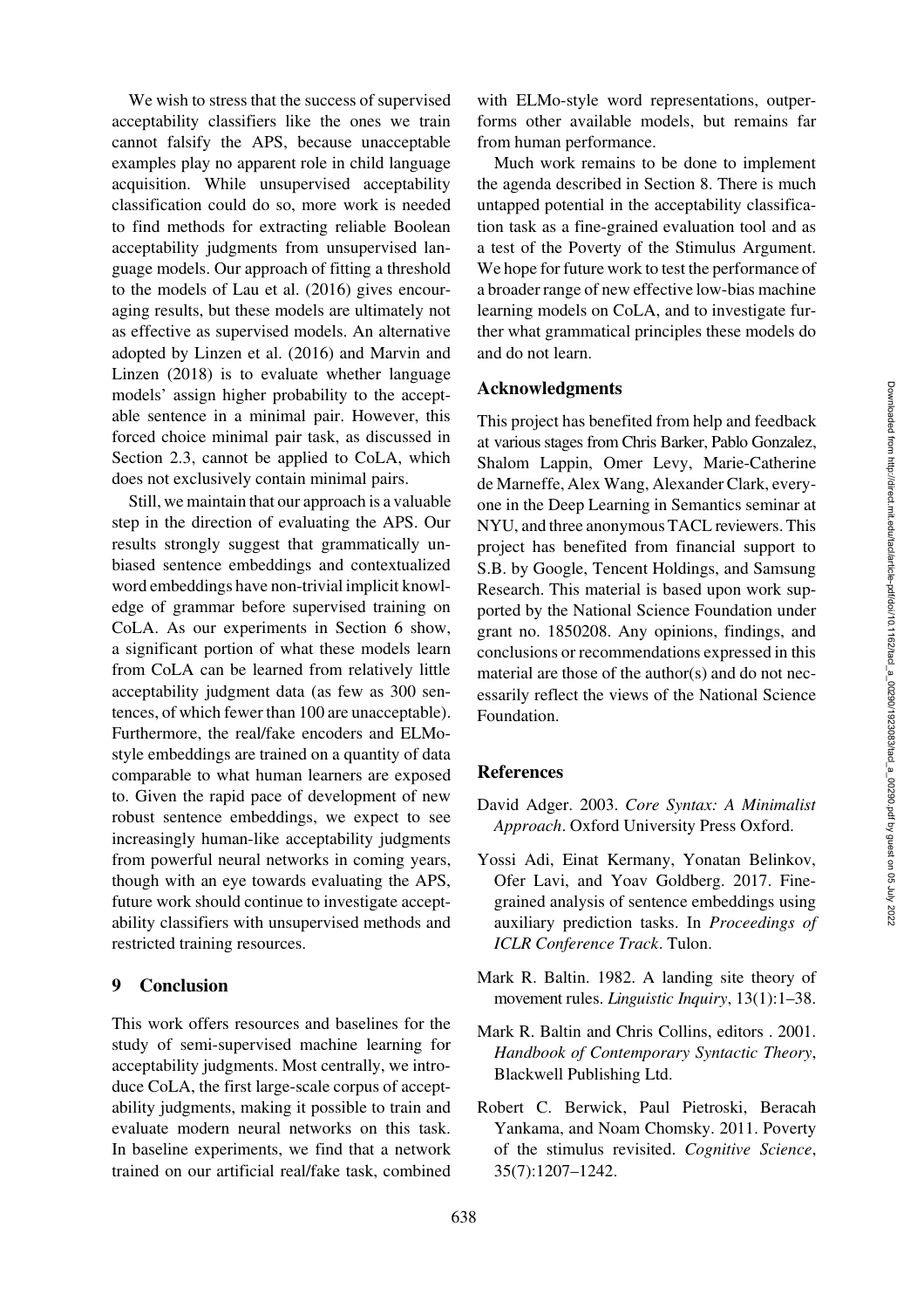- <span id="page-14-20"></span>Steven Bird and Edward Loper. 2004. NLTK: The natural language toolkit. In *Proceedings of the ACL 2004 on Interactive Poster and Demonstration Sessions*, page 31.
- <span id="page-14-8"></span>Joan W. Bresnan. 1973. Syntax of the comparative clause construction inEnglish. *Linguistic Inquiry*, 4(3):275–343.
- <span id="page-14-9"></span>Andrew Carnie. 2013. *Syntax: A Generative Introduction*. John Wiley & Sons.
- <span id="page-14-0"></span>NoamChomsky. 1957. *Syntactic Structures*.Mouton.
- <span id="page-14-22"></span>Noam Chomsky. 1965. *Aspects of the Theory of Syntax*. MIT Press.
- <span id="page-14-6"></span>Noam Chomsky. 1995. *The Minimalist Program*. MIT Press.
- <span id="page-14-15"></span>Sandra Chung, William A. Ladusaw, and James McCloskey. 1995. Sluicing and logical form. *Natural Language Semantics*, 3(3):239–282.
- <span id="page-14-23"></span>Alexander Clark and Shalom Lappin. 2011. *Linguistic Nativism and the Poverty of the Stimulus*. John Wiley & Sons.
- <span id="page-14-16"></span>Chris Collins. 2005. A smuggling approach to the passive in English. *Syntax*, 8(2):81–120.
- <span id="page-14-18"></span>Alexis Conneau, Douwe Kiela, Holger Schwenk, Loïc Barrault, and Antoine Bordes. 2017. Supervised learning of universal sentence representations from natural language inference data. In *Proceedings of the 2017 Conference on Empirical Methods in Natural Language Processing*, pages 670–680.
- <span id="page-14-1"></span>Alexis Conneau, German Kruszewski, Guillaume Lample, Loïc Barrault, and Marco Baroni. 2018. What you can cram into a single  $&$ !#\* vector: Probing sentence embeddings for linguistic properties. In *ACL 2018-56th Annual Meeting of the Association for Computational Linguistics*, volume 1, pages 2126–2136.
- <span id="page-14-10"></span>Peter W. Culicover and Ray Jackendoff. 1999. The view from the periphery: The English comparative correlative. *Linguistic Inquiry*, 30(4):543–571.
- <span id="page-14-11"></span>Veneeta Dayal. 1998. Any as inherently modal. *Linguistics and Philosophy*, 21(5):433–476.
- <span id="page-14-2"></span>Allyson Ettinger, Ahmed Elgohary, Colin Phillips, and Philip Resnik. 2018. Assessing composition in sentence vector representations. In *Proceedings of the 27th International Conference on Computational Linguistics*, pages 1790–1801.
- <span id="page-14-21"></span>Allyson Ettinger, Ahmed Elgohary, and Philip Resnik. 2016. Probing for semantic evidence of composition by means of simple classification tasks. In *Proceedings of the 1st Workshop on Evaluating Vector-Space Representations for NLP*, pages 134–139.
- <span id="page-14-5"></span>Richard Futrell, Ethan Wilcox, Takashi Morita, and Roger Levy. 2018. RNNs as psycholinguistic subjects: Syntactic state and grammatical dependency. *arXiv preprint arXiv:1809.01329*.
- <span id="page-14-12"></span>Gerald Gazdar. 1981. Unbounded dependencies and coordinate structure. In *The Formal Complexity of Natural Language*, pages 183–226. Springer.
- <span id="page-14-4"></span>Edward Gibson and Evelina Fedorenko. 2010. Weak quantitative standards in linguistics research. *Trends in Cognitive Sciences*, 14(6):233–234.
- <span id="page-14-13"></span>Adele E. Goldberg and Ray Jackendoff. 2004. The English resultative as a family of constructions. *Language*, 80(3):532–568.
- <span id="page-14-19"></span>Betty Hart and Todd R. Risley. 1992. American parenting of language-learning children: Persisting differences in family-child interactions observed in natural home environments. *Developmental Psychology*, 28(6):1096.
- <span id="page-14-3"></span>Michael Heilman, Aoife Cahill, Nitin Madnani, Melissa Lopez, Matthew Mulholland, and Joel Tetreault. 2014. Predicting grammaticality on an ordinal scale. In *Proceedings of the 52nd Annual Meeting of the Association for Computational Linguistics (Volume 2: Short Papers)*, volume 2, pages 174–180.
- <span id="page-14-17"></span>Ray S. Jackendoff. 1971. Gapping and related rules. *Linguistic Inquiry*, 2(1):21–35.
- <span id="page-14-14"></span>Nirit Kadmon and Fred Landman. 1993. Any. *Linguistics and Philosophy*, 16(4):353–422.
- <span id="page-14-7"></span>Jong-Bok Kim and Peter Sells. 2008. *English Syntax: An Introduction*. CSLI Publications.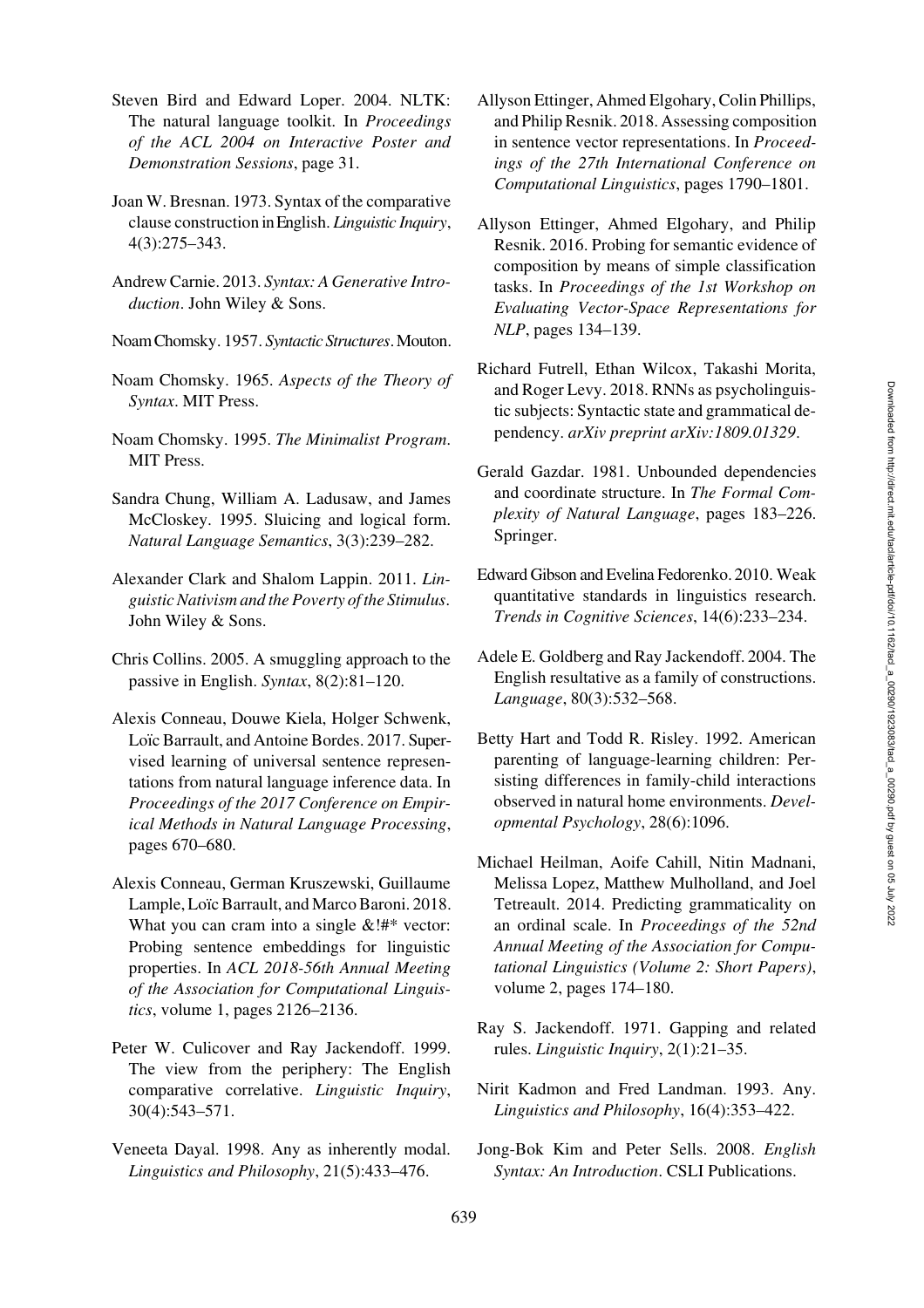- <span id="page-15-19"></span>Diederik P. Kingma and Jimmy Ba. 2014. Adam: A method for stochastic optimization. In *Proceedings of the 3rd International Conference on Learning Representations*.
- <span id="page-15-16"></span>Ryan Kiros, Yukun Zhu, Ruslan R. Salakhutdinov, Richard Zemel, Raquel Urtasun, Antonio Torralba, and Sanja Fidler. 2015. Skip-thought vectors. In *Advances in Neural Information Processing Systems*, pages 3294–3302.
- <span id="page-15-2"></span>Jey HanLau, Alexander Clark, and Shalom Lappin. 2016. Grammaticality, acceptability, and probability: A probabilistic view of linguistic knowledge. *Cognitive Science*, 41(5):1202–1241.
- <span id="page-15-1"></span>Steve Lawrence, C. Lee Giles, and Sandiway Fong. 2000. Natural language grammatical inference with recurrent neural networks. *IEEE Transactions on Knowledge and Data Engineering*, 12(1):126–140.
- <span id="page-15-7"></span>Beth Levin. 1993. *English Verb Classes and Alternations: A preliminary investigation*. University of Chicago Press.
- <span id="page-15-3"></span>Tal Linzen, Emmanuel Dupoux, and Yoav Goldberg. 2016. Assessing the ability of LSTMs to learn syntax-sensitive dependencies. *Transactions of the Association for Computational Linguistics*, 4:521–535.
- <span id="page-15-6"></span>Tal Linzen and Yohei Oseki. 2018. The reliability of acceptability judgments across languages. *Glossa: A Journal of General Linguistics*, 3(1), 100.
- <span id="page-15-5"></span>Kyle Mahowald, Peter Graff, Jeremy Hartman, and Edward Gibson. 2016. SNAP judgments: A small n acceptability paradigm (SNAP) for linguistic acceptability judgments. *Language*, 92(3):619–635.
- <span id="page-15-4"></span>Rebecca Marvin and Tal Linzen. 2018. Targeted syntactic evaluation of language models. In *Proceedings of the 2018 Conference on Empirical Methods in Natural Language Processing*, pages 1192–1202.
- <span id="page-15-15"></span>Brian W. Matthews. 1975. Comparison of the predicted and observed secondary structure of t4 phage lysozyme. *Biochimica et Biophysica Acta (BBA)-Protein Structure*, 405(2):442–451.
- <span id="page-15-9"></span>Jim Miller. 2002. *An Introduction to English Syntax*. Edinburgh University Press.
- <span id="page-15-18"></span>Jeffrey Pennington, Richard Socher, and Christopher Manning. 2014. GloVe: Global vectors for word representation. In *Proceedings of the 2014 Conference on Empirical Methods in Natural Language Processing*, pages 1532–1543.
- <span id="page-15-17"></span>Matthew Peters, Mark Neumann, Mohit Iyyer, Matt Gardner, Christopher Clark, Kenton Lee, and Luke Zettlemoyer. 2018. Deep contextualized word representations. In*Proceedings ofthe 2018 Conference of the North American Chapter of the Association for Computational Linguistics: Human Language Technologies, Volume 1 (Long Papers)*, volume 1, pages 2227–2237.
- <span id="page-15-21"></span>Geoffrey K. Pullum and Barbara C. Scholz. 2002. Empirical assessment of stimulus poverty arguments. *Linguistic Review*, 18(1–2):9–50.
- <span id="page-15-10"></span>Malka Rappaport Hovav and Beth Levin. 2008. The English dative alternation: The case for verb sensitivity. *Journal of Linguistics*, 44(1):129–167.
- <span id="page-15-8"></span>John Robert Ross. 1967. *Constraints on Variables in Syntax*. Ph.D. thesis, MIT.
- <span id="page-15-13"></span>Ivan A. Sag. 1997. English relative clause constructions. *Journal of Linguistics*, 33(2):431–483.
- <span id="page-15-11"></span>Ivan A. Sag, Gerald Gazdar, Thomas Wasow, and Steven Weisler. 1985. Coordination and how to distinguish categories. *Natural Language & Linguistic Theory*, 3(2):117–171.
- <span id="page-15-14"></span>Ivan A. Sag, Thomas Wasow, and Emily M. Bender. 2003. *Syntactic Theory: A Formal Introduction*, 2nd ed. CSLI Publications.
- <span id="page-15-0"></span>Carson T. Schütze. 1996. The Empirical Base *of Linguistics: Grammaticality Judgments and Linguistic Methodology*. University of Chicago Press.
- <span id="page-15-20"></span>Xing Shi, Inkit Padhi, and Kevin Knight. 2016. Does string-based neural MT learn source syntax? In *Proceedings of the 2016 Conference on Empirical Methods in Natural Language Processing*, pages 1526–1534.
- <span id="page-15-12"></span>Dominique Sportiche, Hilda Koopman, and Edward Stabler. 2013. *An Introduction to Syntactic Analysis and Theory*. John Wiley & Sons.